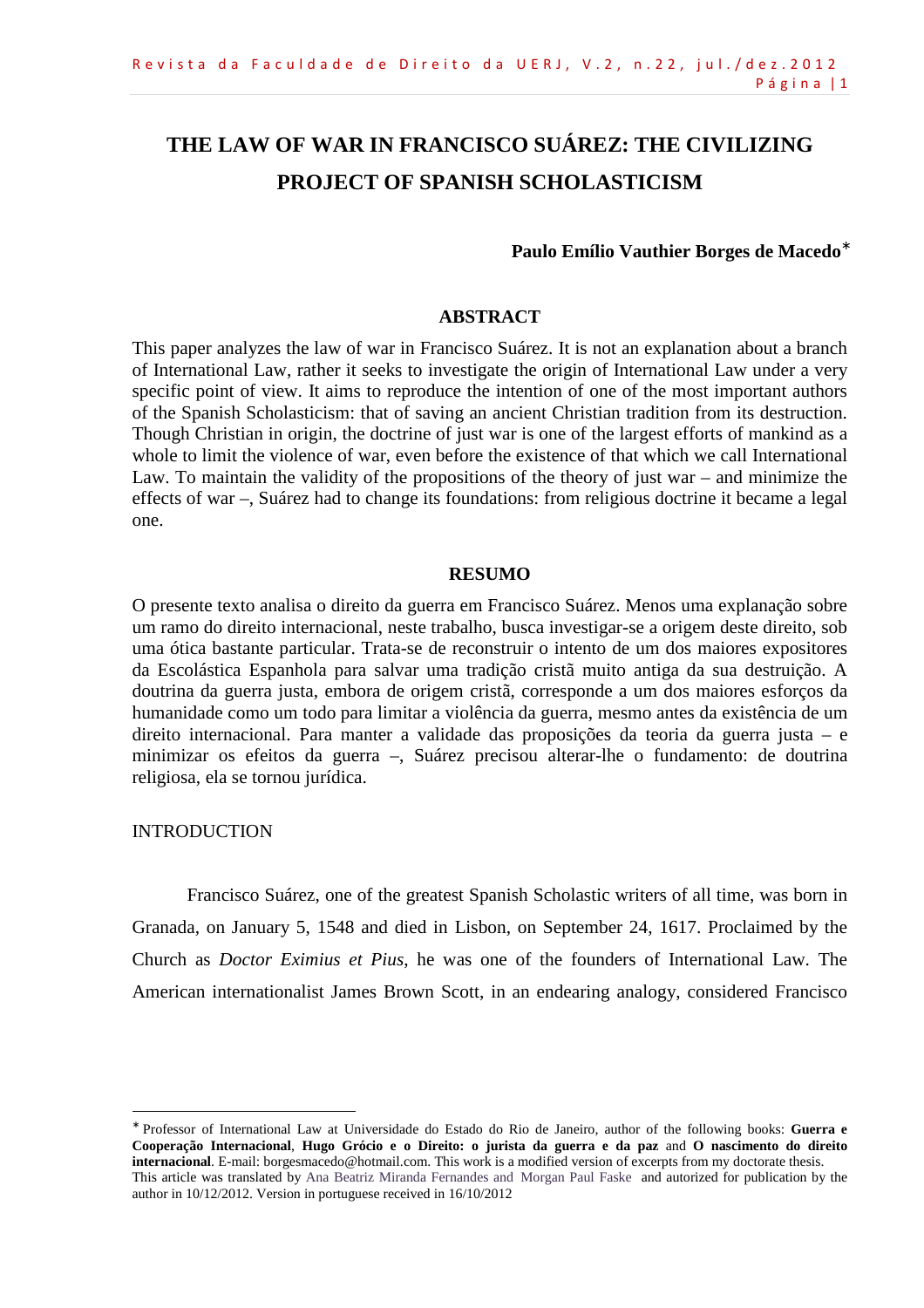de Vitória to be the founder, Francisco Suárez the philosopher and Hugo Grotius the organizer of International Law.<sup>1</sup>

 However, according to Pierre Mesnard – author of an important work on the history of political philosophy –, "we [political philosophers] were often unjust to Suárez."<sup>2</sup>. The thought of Francisco Suárez had an overarching influence on Catholic and Protestant Theology, even though he was relegated by philosophers and jurists. His major juridical-political work, **De Legibus ac Deo Legislatore**, served as a mere dust-collector in libraries. His second greatest text in this area, **Defensio Fidei**, was even prohibited in France and was burned in England for the controversy it caused. This should be a clear indication of the mark of the ideas that the writer defended. Nonetheless, a long period of time had passed before the books of Francisco Suárez were allowed access to the Academia of Law and Philosophy.

 It was only in the second half of the nineteenth century, when it came to light that Hugo Grotius was not the sole father of International Law, that Suárez's legal and political texts were reborn. It then became clear that Suárez was not merely an important theologian – one of the greatest of the so-called "Golden Century" in Spain and the most important of the Second Scholasticism –, but also laid out fairly modern legal and political theories such as the social contract, the popular origin of power and the doctrine of tyrannicide. Furthermore, the writer presented a notion of natural rights that were adjusted to historic changes, which spared the Suarezian natural law from one of the most pointed criticisms that positivism levied against modern natural law. The author's thoughts were so original that he developed a sophisticated, original conception of *jus gentium* that went far beyond the universe of Roman culture in which most works on the theme were still steeped.<sup>3</sup>

 Any internationalist today would be at terms to recognize the focus of his studies in the texts written by Suárez. Unadvised, he would only find comments on Saint Thomas Aquinas' **Summa Theologica**, and would not find International Law in the writings of any early seventeenth-century author. Authors of this time period were concerned with themes that differ greatly from those in the summaries of contemporary textbooks. They battled with the Doctrine of Just War – the medieval law of war – of which *jus gentium* represents a single source.

<sup>&</sup>lt;sup>1</sup> Cf. SCOTT, J. B. The Catholic Conception of International Law. Washington D.C.: Georgetown University Press, 1934. pp. 183-184. Luciana Lavôur

<sup>2</sup> "*On a souvent été injuste pour Suarez*." (MESNARD, Pierre. **L'Essor de la Philosophie Politique au XVIe Siècle**. 3. ed. Paris: J. Vrin, 1977. p. 40).

<sup>3</sup> See BORGES DE MACEDO, Paulo Emílio. **O nascimento do direito internacional**. São Leopoldo: UNISINOS, 2009.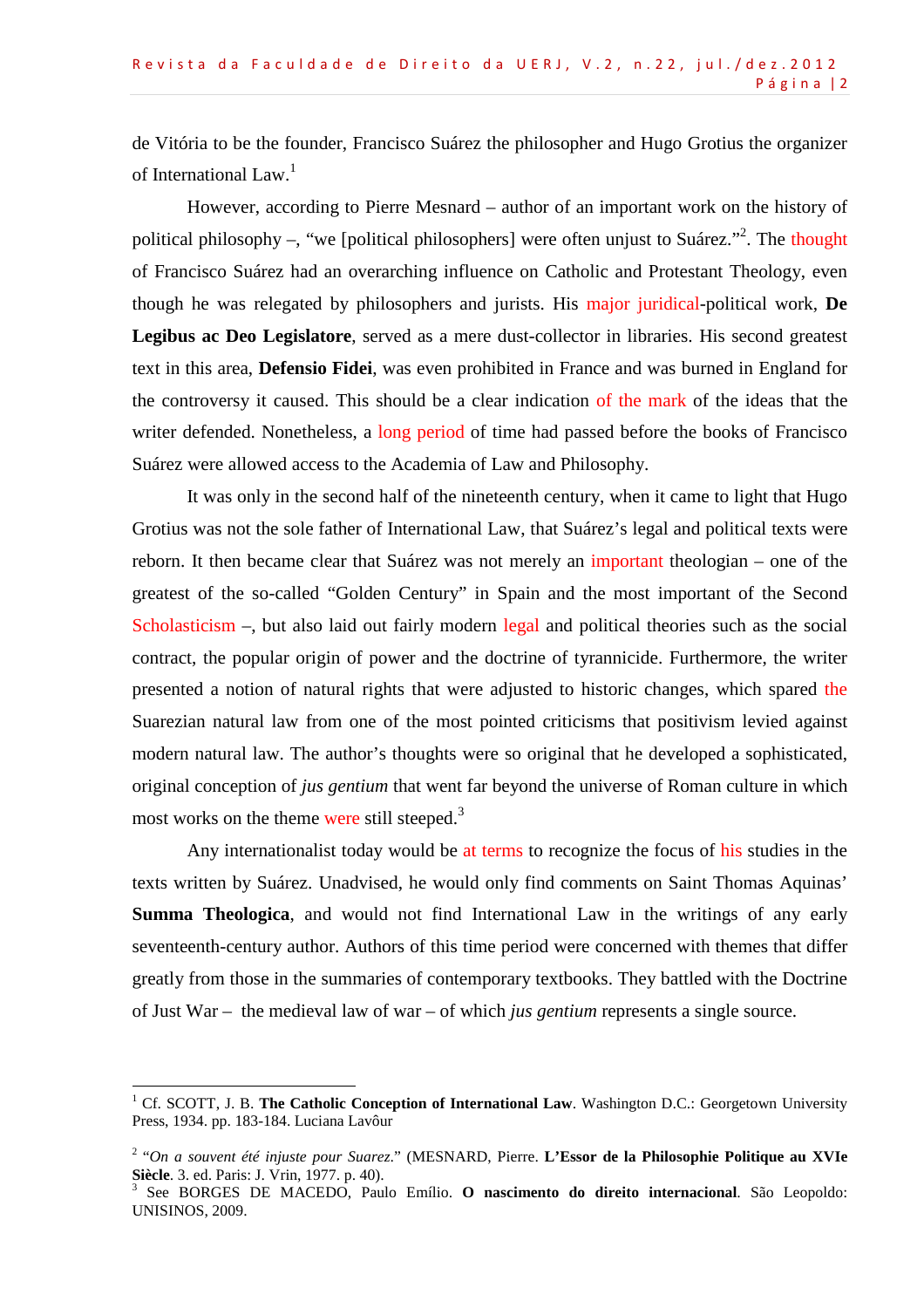Suárez, however, is worthy of note precisely for his systematic comments on Saint Thomas Aquinas. The study of war in Aquinas happens on a different treaty than the study of Justice (which is also different from that of Law): in the Treaty of Charity. Thus, Suárez had the opportunity to address the Law of Nations in two distinct moments of his life and from two distinct angles: when he wrote his comments on charity and, later, in **De Legibus** (Suárez unified the Treaties of Justice and of Law). This first phase of Suarezian thought concerning the Law of Nations began when he was an instructor at the Roman School (1580-1585). Despite this precocious contact, the study of war corresponds – quite paradoxically – to both the intellectual youth of Suárez and his maturity. The majority of the work was created and written in 1584, but was reviewed and only saw publication in 1621. This time lapse ensured that the message of the work was not dissonant with that of the Treaty of Law.

 Therefore, the *jus gentium* laid out by the author in his study of war is not an incomplete, preliminary version of his final thought. Even so, the purpose of Suárez's Treaty of Charity was different from that of the Treaty of Law and, in this, the Law of Nations also plays a very distinct role. Even before the existence of what we today call International Law, jurists and priests sought to minimize the effects of war, limit its reach and establish requirements for its legitimacy. This body of ideas was universal due to its foundation: Christianity, which was accepted as the "Truth" by all European peoples. The Protestant Reformation, however, drastically altered this framework, producing different versions of Christianity. As a result, Catholic theology (including political and legal theology) ceased to be universal.

 This was then Suárez's challenge: to prevent the precepts of just war from becoming lost in the midst of this relativism. The jurist from Coimbra was a thinker of the Second Spanish Scholasticism; the significant problems in his life were no longer those faced by Francisco de Vitória (the Age of Discovery, the New World and the rights of the Indians). Suárez was faced with the Reformation; he was the most important theologian of the Counter-Reformation. When King James I called for one more oath of allegiance in England (which would drive off the Pope's power, even in spiritual matters) and began to delve into controversy with Cardenal Bellarmine, Rome sought out to Suárez to elevate the discussion and write a scientific tome of more than eight hundred pages, the **Defensio Fidei Catholicae adversus anglicanae sectae errores**.

 If the truths of faith were no longer common ground, what would stop relativism from destroying the Law of War?

# THE QUESTION INHERITED BY SUÁREZ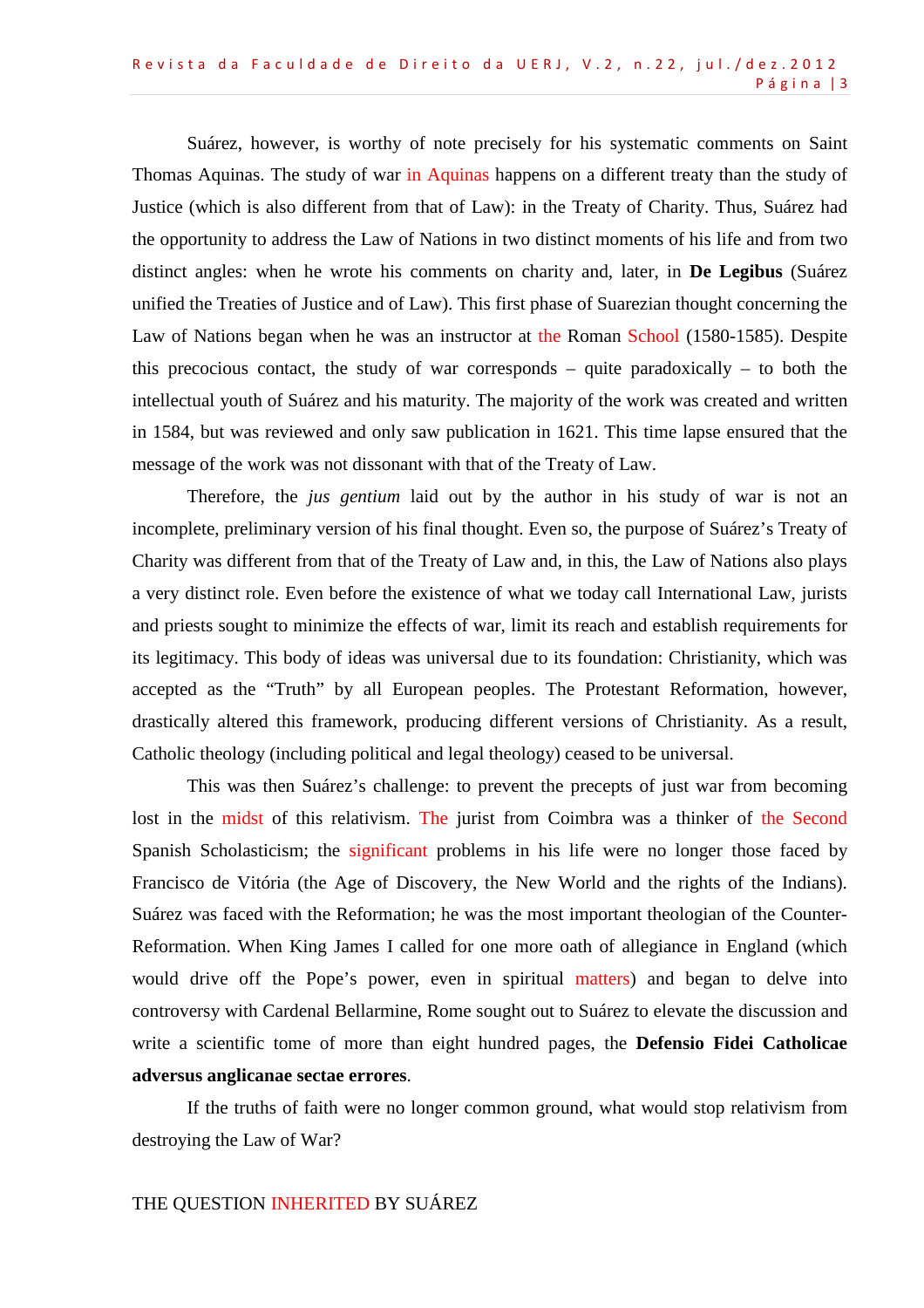The Just War doctrine is the middle path between complete repudiation of war, often seen among idealists, and unconditional acceptance of violence for the glory of the State, according to certain conceptions of political realism, as if kings and authorities were not subject to morality and the laws of nature. The supporters of Just War recognize that war is an evil, but that there are worse evils: the murder of loved ones and the profaning of cemeteries and sacred places at the hands of invading soldiers. This is a universal tradition, having been developed by Christian theologians and canonists, but also lay jurists.

 Most historians credit the origins of this doctrine to *jus fetiale* of the Roman *collegia fetiales*. This *corpus juris* existed from the days of the kings until the end of the Republican era. *Fetiales* were priests, brought together in a form of corporation (*collegia*) and charged with a series of obligations, partly religious and partly legal (*jus sacrum*). Among their many duties, they were charged with certain activities at the beginning of a war. It has come to light that two procedural conditions were indispensable: an official notification to the opponent, insisting on reparations of grievances (damage or offense suffered) by Rome, with a due time for a response, followed by a formal declaration of war. The formal declaration of war took place at a fairly elaborate religious ceremony, marked by the recitation – in an adequately grand tone of voice – of certain legal formulas, ending with the throwing of a blood-covered spear into the boarder of the enemy's territory. Rome could not go to war without prior, explicit approval from the *fetiales*, as the gods only favored *bellum iustum et pium*. Even so, given their subordinate position to political heads, they always sought a justification for hostilities (i.e. violation of a treaty or the immunity of ambassadors; infraction of territorial rights or offenses against allied States). $4$ 

 The influence of Fetial Law on the Doctrine of Just War, however, has come to be so elusive that it is difficult to establish a correlation. Later developments of the doctrine during the Medieval Ages share very little with its Roman origins. The Medieval Law of War lacked formalism and even subservience to political authorities. The only idea to survive from the Roman law of war was the ability to preach the justice or injustice of certain armed conflicts. War was no longer seen as a natural fateful event, but entered the domain of morally relevant action.

<sup>4</sup> Cf. FUSINATO, G. Le droit international de la République Romaine. **RDILC** – **Revue de droit international et de législation comparée**, pp. 273 e ss., 1885.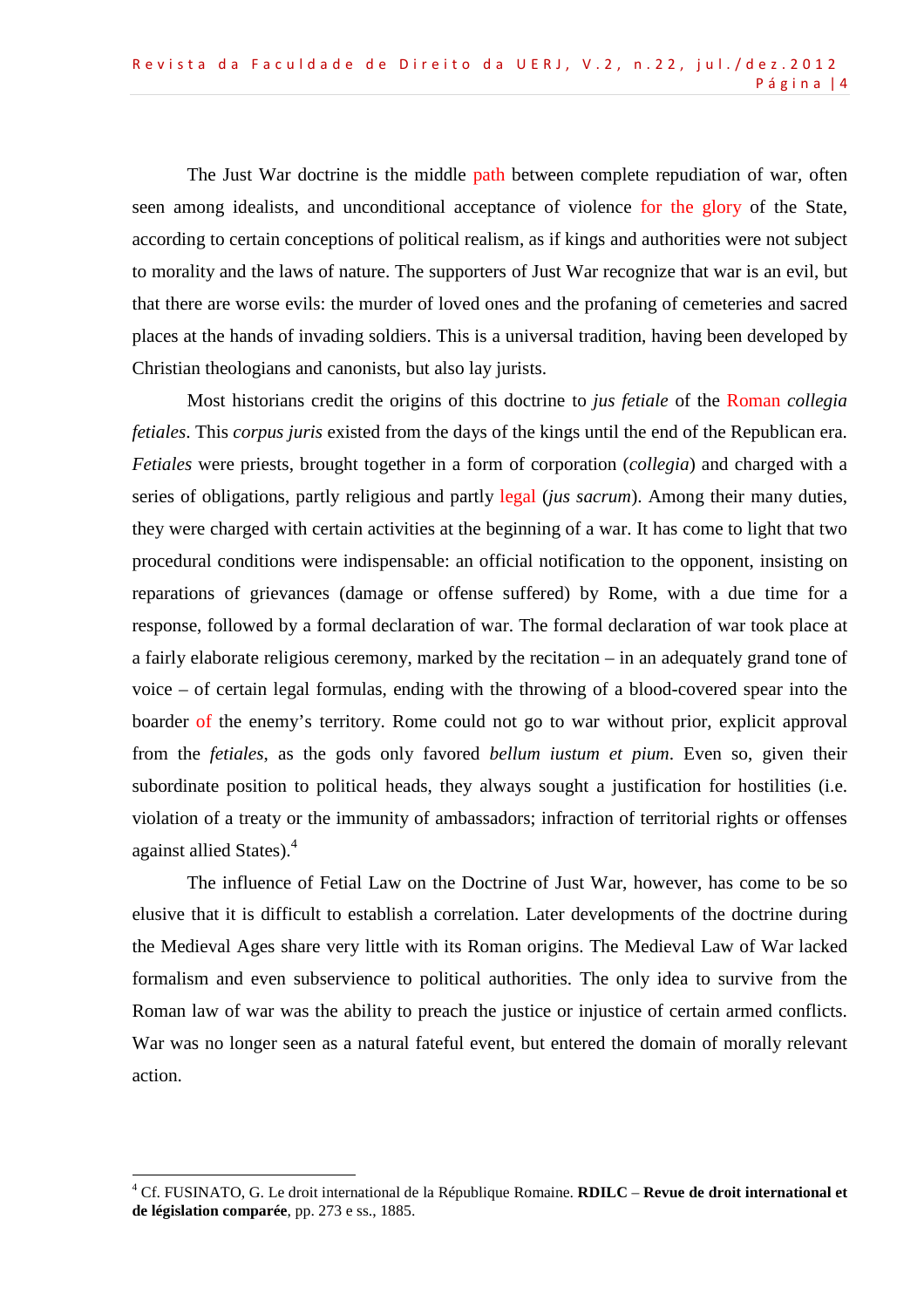Within the Medieval Law of War, other authors<sup>5</sup> have identified influences of the Hebrews of the Old Testament and unquestionable remnants of Hellenic influence. Nonetheless, there is something of a consensus that this doctrine is specifically Christian, beginning with Saint Augustine (354-430). Prior influences are  $-$  as they should be  $-$  given their due recognition, but have a merely incidental effect on the main issue of this tradition: the legality of a war.

 From the merely procedural questions of Antiquity, the Doctrine of Just War began to develop a substantive connotation during the entire Medieval era. War and all resulting violence or destruction are a fairly serious moral problem for Christianity; in addition to Christians' constant conflicts with non-Christians and, to some extent, other Christians, the sacred texts could lead to an error. On one hand, Christ taught peace and "turning the other cheek" to one's enemies, which could be interpreted as radical pacifism that rejects any form of warfare, even defensive war; on the other hand, God reveals Himself as the "Lord of the Armies," which could lend legitimacy to any holy war.

 Nonetheless, to Christianity, war is not an evil in and of itself. According to the Spanish *maestros*, the evils that occur during war are accidental in nature, and greater inconveniences could come to pass if war was not permitted.<sup>6</sup> Furthermore, there is no Council that definitively prohibited Christians from participating in a war. There were, without any doubt, certain restrictions: the Council of Nicaea prohibited combat shortly after baptism; in Isaiah, it is forbidden to kill or die on a holy mountain – and, by extension, at holy places. The explication of this concept resulted from the fact that war was not in opposition to peace, but in opposition to evil peace; a peace that reigns to the detriment of justice and law. There is a substantial difference between the concepts of peace and tranquility. The latter is paralysis, while peace is harmony. Harmony assumes balance: the balance of justice. Therefore, "true" peace is based on Law.

 The Just war is an eminently Christian tradition, as it was developed and reviewed by European Christian authors. After its origin with Saint Augustine, it was taken up once again by other Fathers of the Church, including Saint Isidore of Seville and Pope Nicholas I. This period was followed by a hiatus during the High Middle Ages, with the Just War falling to the wayside. It was only after the consolidation of theses in **Decreto Gratiano**, in the middle of the twelfth century, that this subject once again gained the interest of thinkers. Writings on war

 5 Cf. VANDERPOL, Alfred. **La Doctrine Scolastique du Droit de Guerre**. Paris: Pédone, 1919. pp. 160-170.

<sup>6</sup> Cf. SUÁREZ, R. P. Francisci. **Opera Omnia**. *Editio Nova*. *Parisiis*: *Ludovicum Vivès*, 1858. *Tomus* XII. **De Fide, Spe et Charitate**. *Tratactus de Charitate*. *Disputatio* XIII. **De Bello**, 1, 2. Henceforth known as **DB**.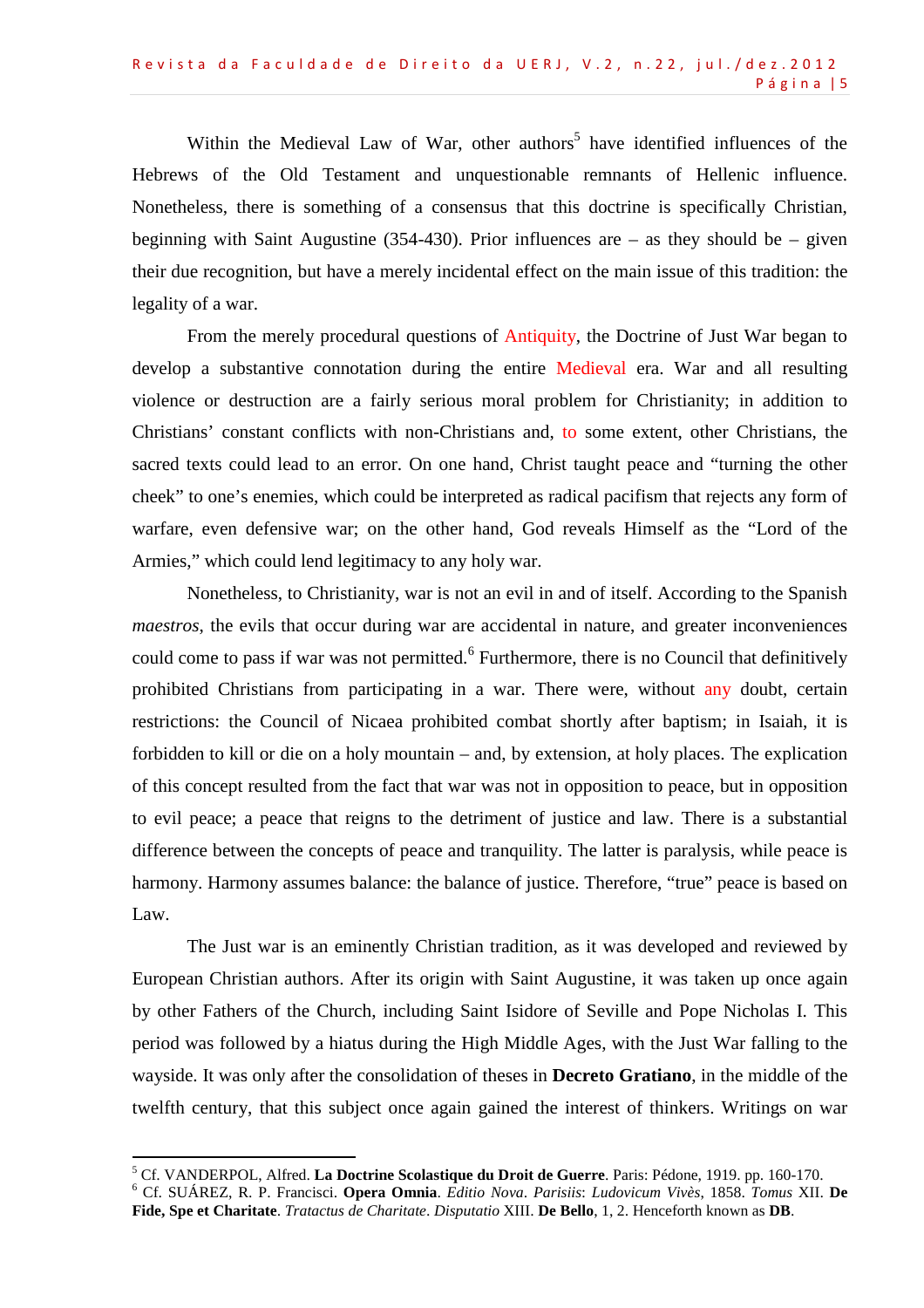became quite popular in the Low Middle Ages. Canonists and theologians began to examine these theses until they came to acquire the classic formula characterized by Saint Thomas Aquinas. As a result of Aquinian interest, the Just War became a required reference for all Scholars. It was for this very reason that Alfred Vanderpol prefers the denomination "Scholastic Doctrine of the Law of War."<sup>7</sup>

 The Church, as an institution, never accepted the thesis of extreme pacifism. Christians never ceased to thicken the ranks of legions, even long before the Edicts of Rome and Milan. It is the extensive presence of Christianity in the army that became the main cause for the last persecutions by the Romans. And, as it had to be, the army was the birthplace for the movement that would culminate in the Edicts of tolerance of Constantine and Licinius of 313, which did not consider military service a sin. Military service was considered compatible with Christianity to such an extent that one of the Fathers of The Church, Saint Athanasius, came to preach that it is permitted, or even glorious, to give one's life in a just war.<sup>8</sup>

 It occurs that the first writings on just war were actually concerned with war as a secondary question. The first problem of the Fathers of the Church was not war, but the legitimacy of a public function – military service – in the face of Christian morality. Thus, the affirmations of Saint Augustine are a delayed manifestation of this concern. In the celebrated excerpt from **Contra Faustum manichaeum**, in which he defends Moses' campaign against the attacks of Faustus of Mileve, war was not the central question, but rather, the text focused on the unconditional obedience to incomprehensible – however just –, divine orders: "one

<sup>&</sup>lt;sup>7</sup> Cf. VANDERPOL, Alfred. *Op. Cit.*, p. 285. Authors of this tradition, in addition to Saint Augustine, include Saint Isidore of Seville (560-636), Pope Nicholas I, with his letter to the Bulgarians, Bishop Rufin, in the **De bono pacis** (1056) treaty, Yves de Chartres (1040-1116) and Abelardo (1079-1142). In the middle of the twelfth century, a decree was issued by the monk Jean de Gratian. They were then followed by Saint Thomas, Raymond de Penyafort (1180-1275), Innocent IV (1243-1254), Hostiensis (Henri de Suse: beginning of thirteenth century - 1271), Alexandre de Halès (1170-1245), Henri de Gand (beginning of thirteenth century -1293) and Saint Bonaventure (1221-1274). In the fourteenth and fifteenth centuries, a number of works are written with titles that seem to invoke war: João de Legnano (beginning of fourteenth century -1383) – **De Bello** (1360), Henri de Gorychum – **De Bello Justo** (1420), Saint Antonius of Florence (1389-1459), Alphonse Tostate (1400-1455), Martin de Lodi – **De Bello** (fifteenth century), Gabriel Biel (1425-1495), Sivestre Prierias (1456-1523), Thomas de Vio (Cajetan: 1468-1534), Guilherme Mathiae – **Libellus de Bello Iustitia Iniustitiave** (1533), Josse Clichthove (1472-1543). In sequence, the Age of Discovery led to new names, such as Francisco de Vitória, Francisco Suárez and Balthasar de Ayala – **De Jure et Officiis Bellicis et Disciplina Militari** (1582). This period includes lesser names: A. Guerrero – **Tratactus de Bello Justo et Injusto** (1543), Diego de Covarruvias (1512-1577), Domingos de Soto (1494-1560), F. Martini – **De Bello et Duello** (1589), Gabriel Vasquez (1551-1604), Domingos Bañez (1528-1604), Roberto Berlarmino (1542-1621), Leonardo Lessius (1554-1623), Gregório de Valencia (1561- 1603), Luís de Molina (1536-1600), P. Belli – **De re Militari et Bello** (1558), Alberico Gentili – **De Jure Belli** (1598) and Hugo Grotius himself – **De Jure Belli ac Pacis** (1625).

<sup>8</sup> Cf. NYS, Ernest. **Les Origines du Droit International**. Bruxelles, Paris: Alfred Castaigne, Thorin et fils, 1894. p. 45.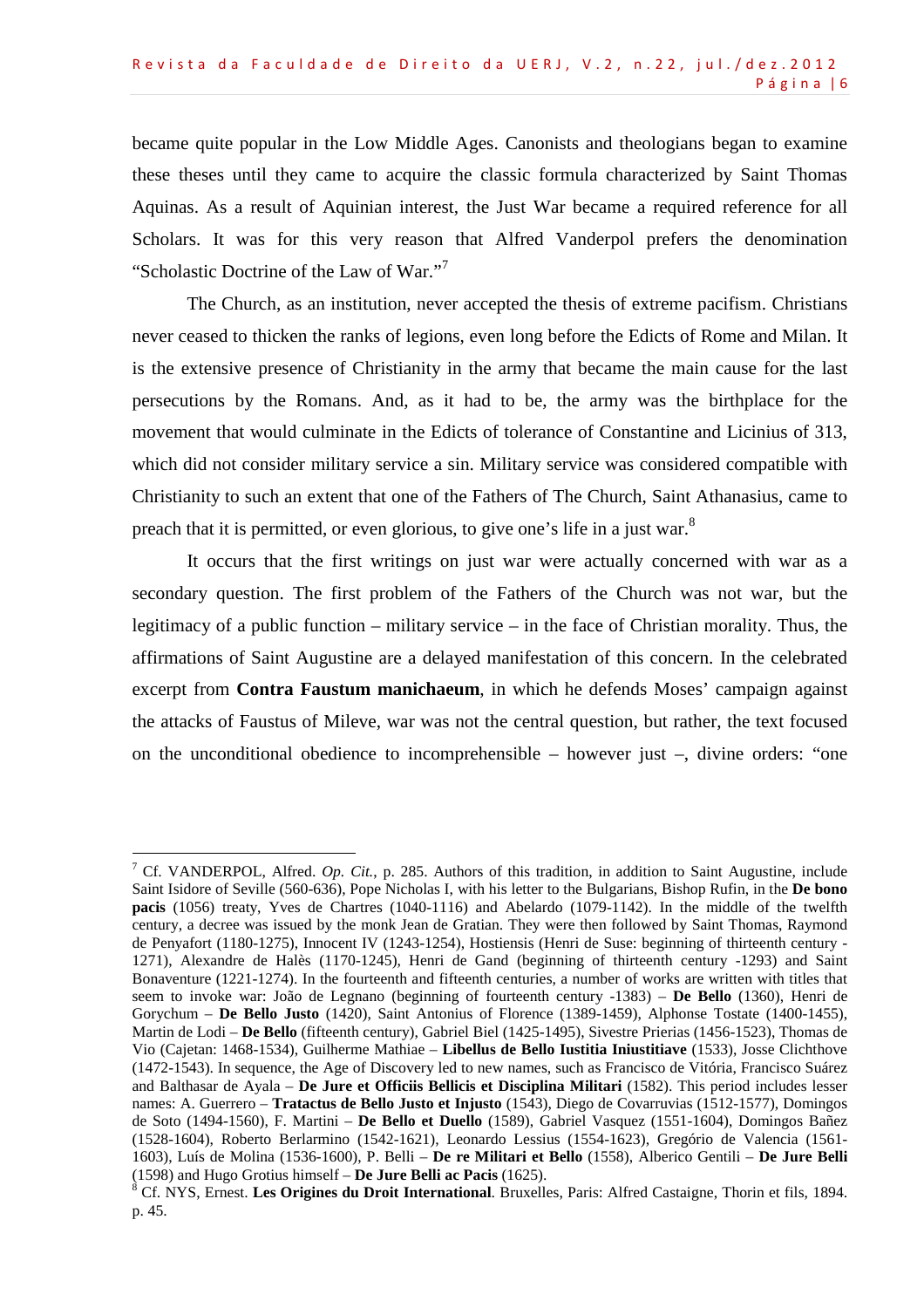should not find it strange or horrifying that Moses went to war, as he did not do so out of cruelty, but out of obedience and respect for divine orders."<sup>9</sup>

 In **De civitate Dei**, war becomes the focal point for criticism, as it was one of the main instruments of Roman imperialism. Saint Augustine used war as a warhorse in the greater struggle against the false values of Virgil: the illusory greatness of Rome was rooted in *superbia*, not *pietas*. The poet's celebrated verse can be found in the preface of the same book.<sup>10</sup> In fact, Augustine's criticism was not of war, but the entire system of pagan morals. It is through *pax* and the correlating notion of *ordo naturalis* that the unity of its conception was established. Just as in its Theodicy, which reduces evil to the lack of good, without its own consistency, war is merely the inverse of the positive concepts of *pax* and *ordo*. Human nature is free to submit to *ordo*, via *pietas*, or to oppose *ordo* through *superbia*. *Pietas* leads to *pax ordinata*, in harmony with *ordo naturalis*; *superbia* leads to *pax perversa*, the peace of the diabolic city. To become just, war must raze this type of peace and build a better one, more adequate to *ordo naturalis*, in correspondence with divine will.<sup>11</sup>

 In reaction to the feudal propensity for combat, the Church was ready to take a stance against war. However, the Church's hostility towards war was limited to conflicts between the faithful. Furthermore, it sought to reduce the violence and destructive power of war. The clergy was prohibited from spilling blood, while for the companions of William the Conqueror, a Council imposed a penance of one year for each person killed, another forty days for each person wounded and another three for any desire to wound. Even with this, the legitimacy of war was never questioned; only unjust war was considered a true punishment from God.<sup>12</sup>

 Historians tend to consider the book XVIII of Saint Isidore of Seville's **Etimologias** a mandatory reference for the High Middle Ages. The author makes a distinction between four types of war: *justum bellum*, *injustum bellum*, *civile bellum* and *plusquam civile bellum* (between generals united by family ties). "Just is war that is declared to retake that which has been subtracted or to repel enemies." In turn, "unjust is war that has its roots in rage and was not undertaken for a legitimate reason."<sup>13</sup> Within this definition there are, therefore, two

<sup>9</sup> "(...) *nec bella per Moysen gesta miretur aut horreat, quia et in illis divina secutus imperia non saeviens, sed oboediens fuit* (...)" (AGOSTINHO. **Obras de San Agustin**. Translation by Pío de Luis. Bilingual edition. Madrid: BAC, 1993. t. XXXI. *Escritos antimaniqueos*. *Contra Fausto*. p. 604. Livro XXII. 74).

<sup>&</sup>lt;sup>10</sup> Cf. AGOSTINHO. **Obras de San Agustin**. Translation by José Moran. Bilingual edition. Madrid: BAC, 1958. t. XVI. *La Ciudad de Dios*. p. 62. Book I. *Praefatio*.

<sup>11</sup> Cf. TRUYOL y SERRA, Antonio. **El Derecho y el Estado em San Agustin**. Madrid: Revista de Derecho Privado, 1944. pp. 57-70.

<sup>12</sup> Cf. NYS, Ernest. *Op. Cit.*, p. 46.

<sup>13</sup> "*Justum bellum est quod ex praedicto geritur de rebus repetitis aut propulsandorum hostium causa*." E "*Iniustum bellum est quod de furore, non de legitima ratione inititur*." (ISIDORUS HISPALENSIS EPISCOPUS.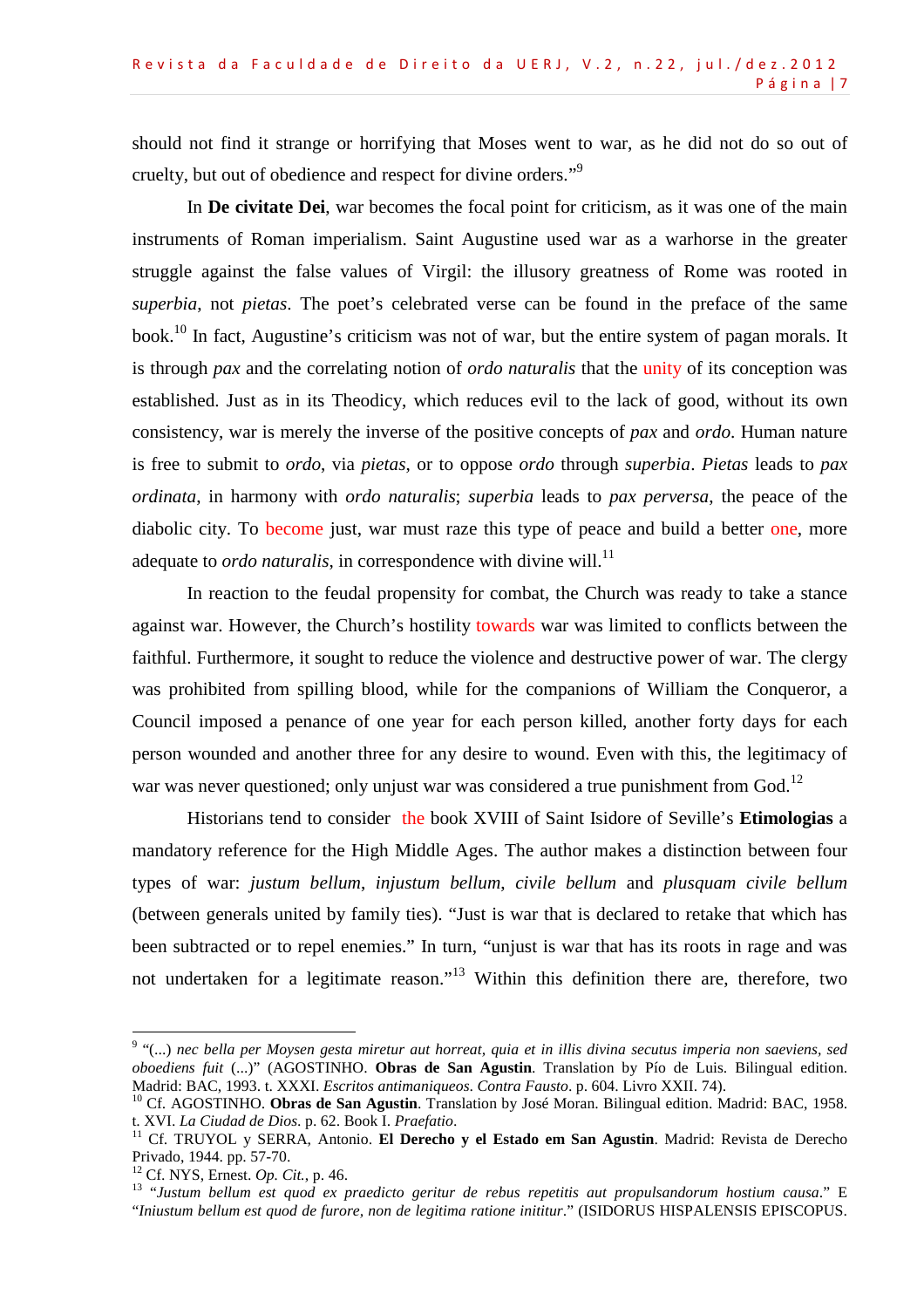requirements to ensure the legality of a war: a declaration and a just cause. This cause may be to repel an enemy, characterizing a defensive war, or to retake a stolen good, a type of the greater injury.

 Despite the importance that this definition would later acquire – most importantly because it would be reproduced in the **Decreto Gratiano** –, the Swiss jurist Peter Haggenmacher points out that this formula was common ground in the Ancient literature and was not quite essential to the tradition of Just War. Mr. Haggenmacher, in his thesis, demonstrates that the Bishop of Seville sought to take back two phrases uttered by Cicero, not Saint Augustine's thoughts on war<sup>14</sup>, which would have little to no effect in this period. The same, however, does not apply to the Augustinian notions of *pax* and *iustitia*, which make up the cornerstone of political Augustinianism. Since the end of the Empire, the Christian conception of justice grew roots on the West, as a result of the privileged role a number of Popes played in the political organization of Frankish and Germanic monarchies.

 It was only in the twelfth century that the Doctrine of Just War began to be consolidated. In Bologna, in 1140, the monk Graziano wrote the **Concordia discordantium canonum**, marking the beginning of classic Canonic Law. War was the focus of a significant portion of the work, Cause XXIII, and, since then, has been a required theme for future generations of theologians and canonists. The **Decreto Gratiano** has proven to be a work of both Law and Theology, leaving it open to a number of interpretations. The work was a consolidation of a number of different themes – including war – in which Graziano brought together a wide range of references from the Patristic. All of the passages traditionally associated with the Doctrine of Just War can be found in the same place. If Haggenmacher is right – and both Augustine and Isidore had not focused on just war –, then it is the **Decree** that began this tradition. The mere fact of codifying all Christian thought on war is proof of the intent to investigate this theme. Quotes were removed from their original context and became valid in themselves, as a universal rule. This was characterized by a more generic attitude in the face of *auctoritates*, common amongst the period: within this manner of thought, one should always seek out general standards, without giving attention to the greater scenario in which

<u>.</u>

**Etymologiarum sive Originum Libri XX**. ed. W. M. Lindsay. Oxford: Clarendon Press, 1911. XVIII, *De bello et ludis*, I, 2).

<sup>14</sup> One should notice the deep similarity to the phrases of Isidore: "*Illa iniusta bella sunt, quae sunt sine causa suscepta. Nam extra ulciscendi aut propulsandorum hostium causa bellum geri iustum nullum potest*. (...) *Nullum bellum iustum habetur, nisi denuntiatum, nisi dictum, nisi de repetitis rebus*." (CICERÓN. **De la République – Des Lois**. Translation by Charles Appuhn. Bilingual edition. Paris: Garnier Frères, 1954. p. 164. Book III, 23). See also HAGGENMACHER, Peter. **Grotius et la doctrine de la guerre juste**. Genève, Paris: Heige, Presses Universitaires de France, 1983, p. 23.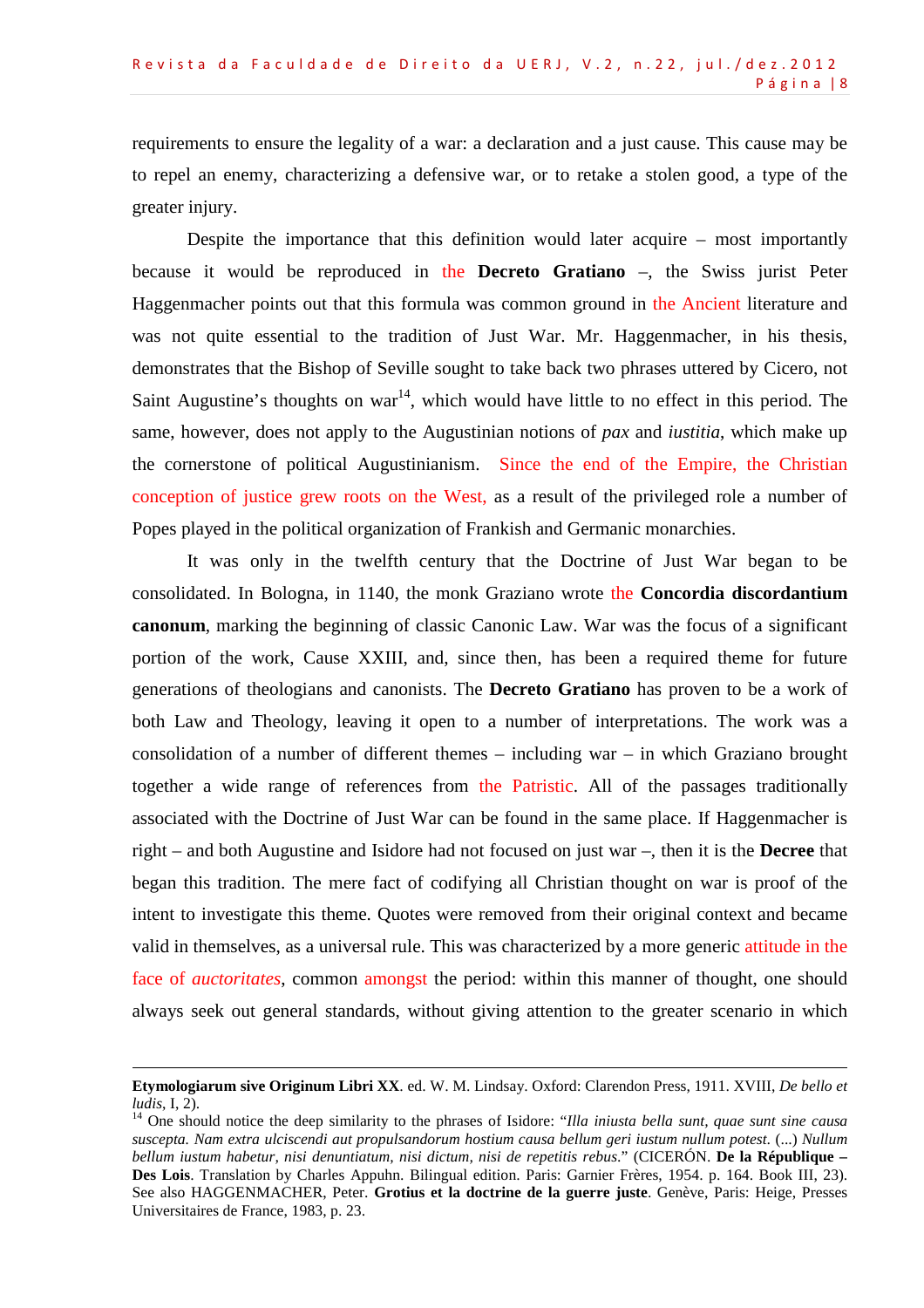they exist. Graziano even unified in to a single item a few excerpts from Patristic texts, the decisions of Councils and Papal decrees: they all correspond to canons.<sup>15</sup>

The cause XXIII of **Decreto Gratiano** is entitled *De re militari et bello* and is divided into eight questions. The first question directly covers, for the first time, the morality of war: *an militare sit peccatum*? ("is waging war a sin?"). Despite invoking a number of precepts of the Gospel that recommend gentle nature and forbid revenge, the author admits that war may be legitimate. Some wars turn out to be necessary, and this necessity provides an excuse for violence.<sup>16</sup>

 Even so, necessity is not enough to confer legitimacy to a war. Graziano borrows from the Saint Augustine's book against the Manichaeans, in which he enumerates all of the reprehensible components of a conflict: the desire to destroy, the cruelty of revenge, relentless and violent spirit, savagery in combat, the desire to dominate and all similar excesses. The mere act of going to war is not a sin, but war should not be undertaken with cruelty and avarice, but with the purpose of seeking peace. The decree contains two definitions of just war, the first, offered by Isidore of Seville and already cited, and another borrowed from Saint Augustine: "We tend to call just war any war that seeks to right an injustice, punish a city or country that failed to punish an illegal action committed by one of their own, or to restore that which was unjustly taken."<sup>17</sup> Therefore, just is a war that seeks peace, that rights an injustice and restores a good that was unjustly taken.

 More importantly, when Graziano resurrected the definition created by the Bishop of Seville, he introduced a subtle modification. He substituted the expression *ex praedicto*, which implies the necessity for a declaration, with *ex edicto*, which assumes the existence of an authority that orders its forces to war.<sup>18</sup> Thus, in a very inconspicuous manner, he began to create the notion – that would later be developed by Saint Raymond of Penyafort and Saint Thomas Aquinas – that just war requires the approval of a legitimate authority.

Even though the **Decreto Gratiano** analyzed war in itself indeed, Haggenmacher points out that Graziano's purpose does not seem to have been an investigation of the justice in a war. If cause XXIII is taken as a whole, the greater theme comes to light as the legitimacy of the coercive power among Christians, within the dominion of faith. War is characterized as one of the methods of exercising this power. The first three questions that cover war are quite brief,

<sup>15</sup> Cf. HAGGENMACHER, Peter. *Op. Cit.*, pp. 24-25.

<sup>16</sup> Cf. GRATIANUS. **Decretorum Codex**. *Venetiis*: Nicolai Jenson Sallici, 1477. Causa XXIII, I, 1.

<sup>17</sup> "*Iusta enim bella definiri solent, quae ulciscuntur injurias, si gens vel civitas plectenda est quae, vel vindicare neglexerit quod a suis improbe factum est, vel reddere quod per injurias ablatum est*." (GRATIANUS. **Decretorum Codex**. Causa XXIII, II, 1).

<sup>18</sup> Cf. NYS, Ernest. *Op. Cit.*, p. 100.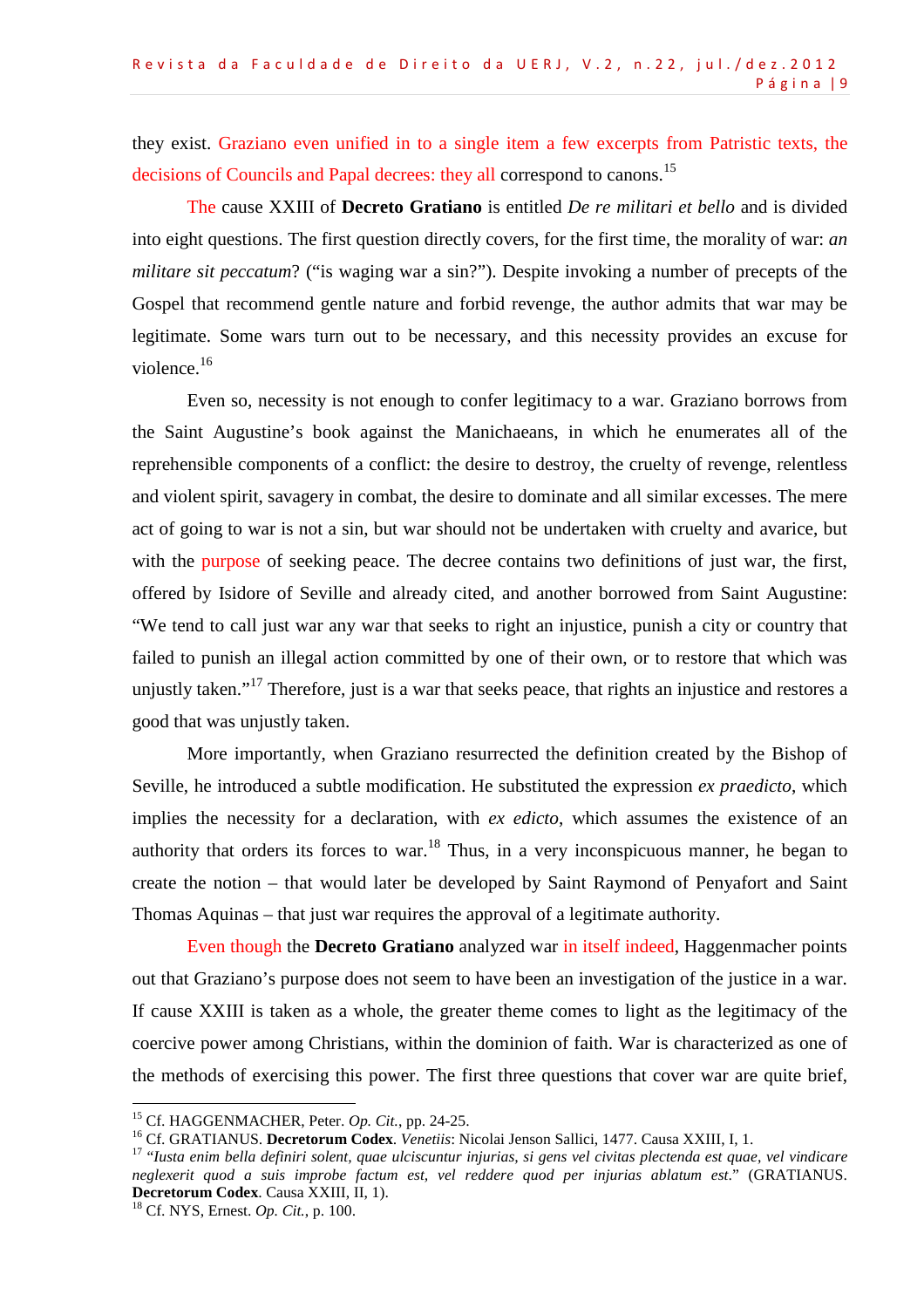particularly the question that establishes the concept of just war. The two middle questions, for their size, receive more attention, and are devoted to the vindictive power and its ultimate consequence, capital punishment inflicted by a judge. Coercive power, therefore, is the central problem. The first three questions are merely preliminary and rule out a fundamental objection; the two middle questions focus on the subject at hand; and the sixth and seventh cover the immediate consequences of repression; while the eighth covers a specific question, the use of arms by the clergy. This interpretation of cause XXIII is also corroborated by history, as it was adopted by the major issuers of decrees in the twelfth century, in their comments.<sup>19</sup>

 Even so, even if cause XXIII does not include a whole doctrine for just war, given the particularities of its composition – covering war and compiling a number of patristic references on the subject – it does represent one of the most decisive factors in the emergence thereof. From Graziano to Saint Thomas Aquinas, the doctrine of just war was organically and continuously developed. If, for the Fathers of the Church, the theme was merely touched on and if, in the **Decreto Gratiano**, it was included as part of a greater theme, among lawyers, canonists and those that issued decrees, it gained autonomy.

 It is important to remark the collection of decrees created by the Spanish Dominican Saint Raymond de Penyafort in the first half of the thirteenth century, on orders from Pope Gregory IX. In the collection, the author establishes five requirements for just war (*persona*, *res*, *causa*, *animus* and *auctoritas*), which, later, were condensed by Saint Thomas Aquinas into only three. Shortly thereafter, two authors produced their comments on the Gregorian decrees: Pope Innocent IV, one of the greatest jurists ever to succeed Saint Peter, in **Apparatus in quinque libros decretalium**, and Henry of Segusio, known as *Cardinalis Hostiensis*, in **Summa Áurea**. 20

 Thus, between 1263 and 1269, Saint Thomas Aquinas wrote his **Summa Teologica** and provided the classic formulation for the doctrine of just war. His work influenced theologians, moralists and, while Saint Thomas was not a jurist, it influenced canonists. His investigation on war was condensed in question 40 of the *secunda secundae* of the Treaty of Charity, summarized in four articles. The first espouses on the problem of legality of war; the second questions the legality of the clergy to wage war; the third questions the use of stratagems by combatants and the legality of pursuing a battle on holy days. It is, however, the first article that offers the core of his conception. For a war to become just, three conditions must be met:

<sup>19</sup> Cf. HAGGENMACHER, Peter. *Op. Cit.*, pp. 26-27.

<sup>20</sup> Cf. HAGGENMACHER, Peter. *Op. Cit.*, p. 38.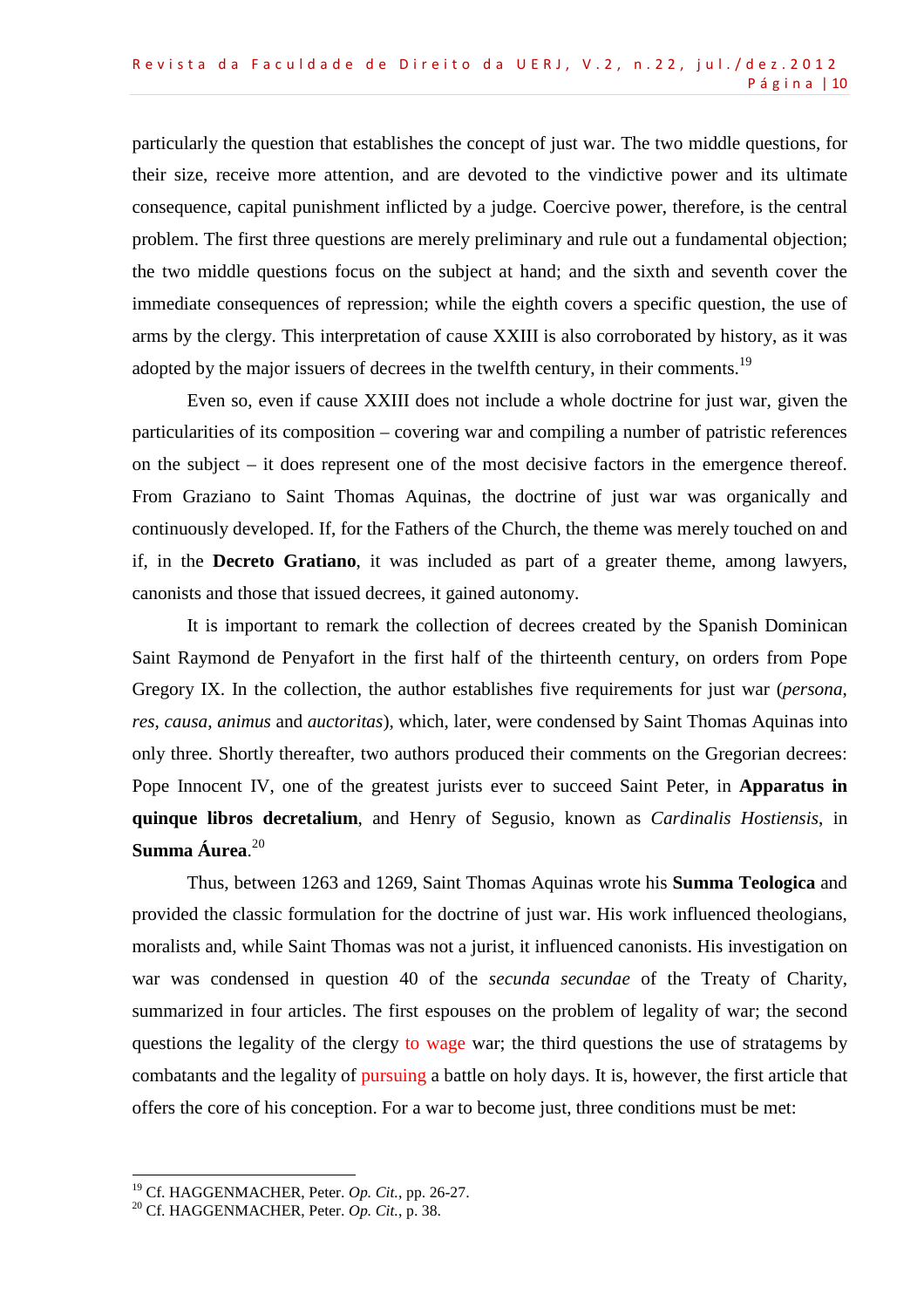First, the authority of the sovereign by whose command the war is to be waged. For it is not the business of a private individual to declare war, because he can seek for redress of his rights from the tribunal of his superior. (...).

Secondly, a just cause is required, namely that those who are attacked, should be attacked because they deserve it on account of some fault (...).

Thirdly, it is necessary that the belligerents should have a rightful intention, so that they intend the advancement of good, or the avoidance of evil  $(...).^{21}$ 

 Given the authority that the thought of Saint Thomas would acquire over time, these three conditions came to characterize the scholastic doctrine of just war.

 It is important to note that the interest of lay jurists also turned to the law of war. At the end of the thirteenth century, the question was analyzed by Cino de Pistoia and other French jurists from the Orleans school. At the beginning of the following century, the doctrine was reinforced by the great Medieval jurist Bartolus de Saxoferrato, who incorporated the theses of Innocent IV. In 1360, one of Bartolus' disciples, Johannes de Lignano, wrote the first work to exclusively cover the law of war: **Tratactus de bello, de represaliis et de duello**. Lignano began a tradition which would culminate with Gentili and Grotius. This book gained a practical connotation in its many vulgarizations, including those of Christine de Pisan, William Caxton and the famous work by Honoré Bonnet, **L'Arbre des Batailles**, all written in vulgar languages. Since then until Grotius, a number of works specifically written on the law of war began to appear, including those of Martin de Lodi, Juan Lopes, Pierino Belli, Balthasar Ayala and Heinrich Bocer. This then led to a progressive consolidation of the body of the just war  $d$ octrine.<sup>22</sup>

 Despite the definitive consolidation of the doctrine of just war in Lignano's book, he did nothing more than compile the conclusions of his predecessors. He introduced a period of stagnation in the area, dominated by a fairly inactive casuistry, with the exception of certain isolated advances – such as those of Lucas de Penna or Raphael Fulgosa. At the beginning of the sixteenth century, despite the fact that general interest on the subject had only increased, it did not befall to jurists to develop the law of war, but rather to theologians. Haggenmacher mentions the contributions of Martin Luther and Erasmus<sup>23</sup>, however eccentric they may seem within the tradition of just war. The main writers on this theme during the period were the

<sup>21</sup> "*Primo quidem, auctoritas principis, cuius mandato bello est gerendum. Non enim pertinet ad personam privatam bellum movere: quia potest ius suum in iudicio superioris prosequi*. (...) *Secundo, requiritur causa iusta: ut scilicet illi qui impugnantur propter aliquam culpam impugnationem mereantur*. (...) *Tertio, requiritur ut sit intentio bellantium recta: qua scillicet intenditur vel ut bonum promoveatur, vel ut malum vitetur*." (AQUINO, Santo Tomás de. **Suma Teologica**. Texto latino de la edición crítica Leonina. Translation by Francisco Barbado Viejo, O.P. 2. ed. Madrid: Biblioteca de Autores Cristianos, 1947. 2-2 q. 40 a.1).

<sup>22</sup> Cf. HAGGENMACHER, Peter. *Op. Cit.*, pp. 39-40.

<sup>23</sup> Cf. HAGGENMACHER, Peter. *Op. Cit.*, p. 42.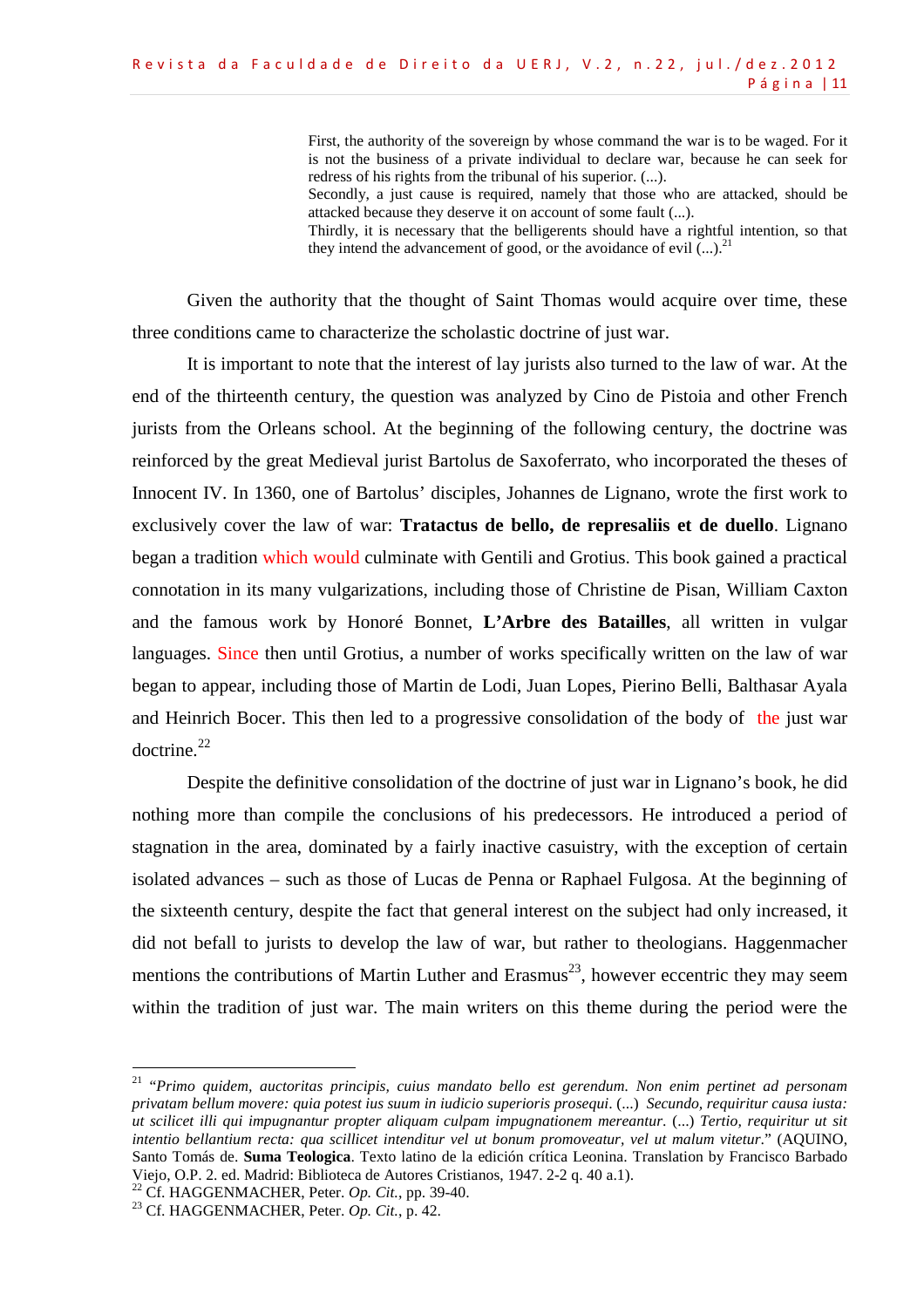Italian Thomas de Vio – vulgarly known as Cajetan – and the Spanish Scholastics. Among the latter, there is not doubt to the outstanding position of Francisco Suárez.

# THE PURPOSE OF **DE BELLO**

 It is important to note that, while the object of our analysis is the "law" of war – a *jus* –, this study is to be seen within the Treaty of Faith, of Hope and of Charity – particularly, the final of the three. It may seem strange to a modern reader that a book on one of the three theological virtues contains a work on one of the fields of Law; however, for Suárez, this was nothing but normal; only Charity was able to amend the limits of Justice and Law. Although he was seeking to evaluate justice in extreme conditions, war is a reality that surpasses this domain into another.

 The fact is that there are juridical questions that Law was unable to answer. In Antiquity, the skeptic Carneades attacked the doctrine of natural law held by the stoics. He gained fame, with his method of demonstrating pros and cons, by ridiculing the notion of Justice. One of his most celebrated arguments was the thought experiment known as the "plank of Carneades." Shipwrecked, two people swim up to a plank to save themselves from drowning, but the plank only holds one. Who, in this case, has the right to the plank? In an extreme case of need and self-preservation, according to the skeptic, the answer would be both and neither. Today, modern legal systems encompass the figure of the "state of necessity" for situations like this, and either of the survivors could take the plank for their own and would still be secure from this exclusionary illegality. But this answer would not satisfy the ancient spirit, given its belief that Justice could only be on one side. Rommen<sup>24</sup> tells us that, only seventeen centuries later, Suárez would provide the correct answer. Law cannot function in situations marked by extreme scarcity or absolute abundance, because it presupposes distribution. In the aforementioned example, the order of Justice and Law ends and the government of Charity begins.

For Saint Thomas, peace is an interior effect resulting from Charity. War, in turn – together with hate, acedia, envy, discord, rivalry, schism, baiting, sedition and scandal –, is a vice opposite to Charity. For a theologian, evaluating justice in war is not concerned so much with determining an injury, but rather because it constitutes a sin against one of the three theological virtues. The investigation of justice or injustice in war is a means to a much more

 $\overline{a}$ <sup>24</sup> Cf. ROMMEN, Heinrich. The Natural Law. English translation by Thomas Hanley. Indianápolis: Liberty Fund, 1998, p. 18.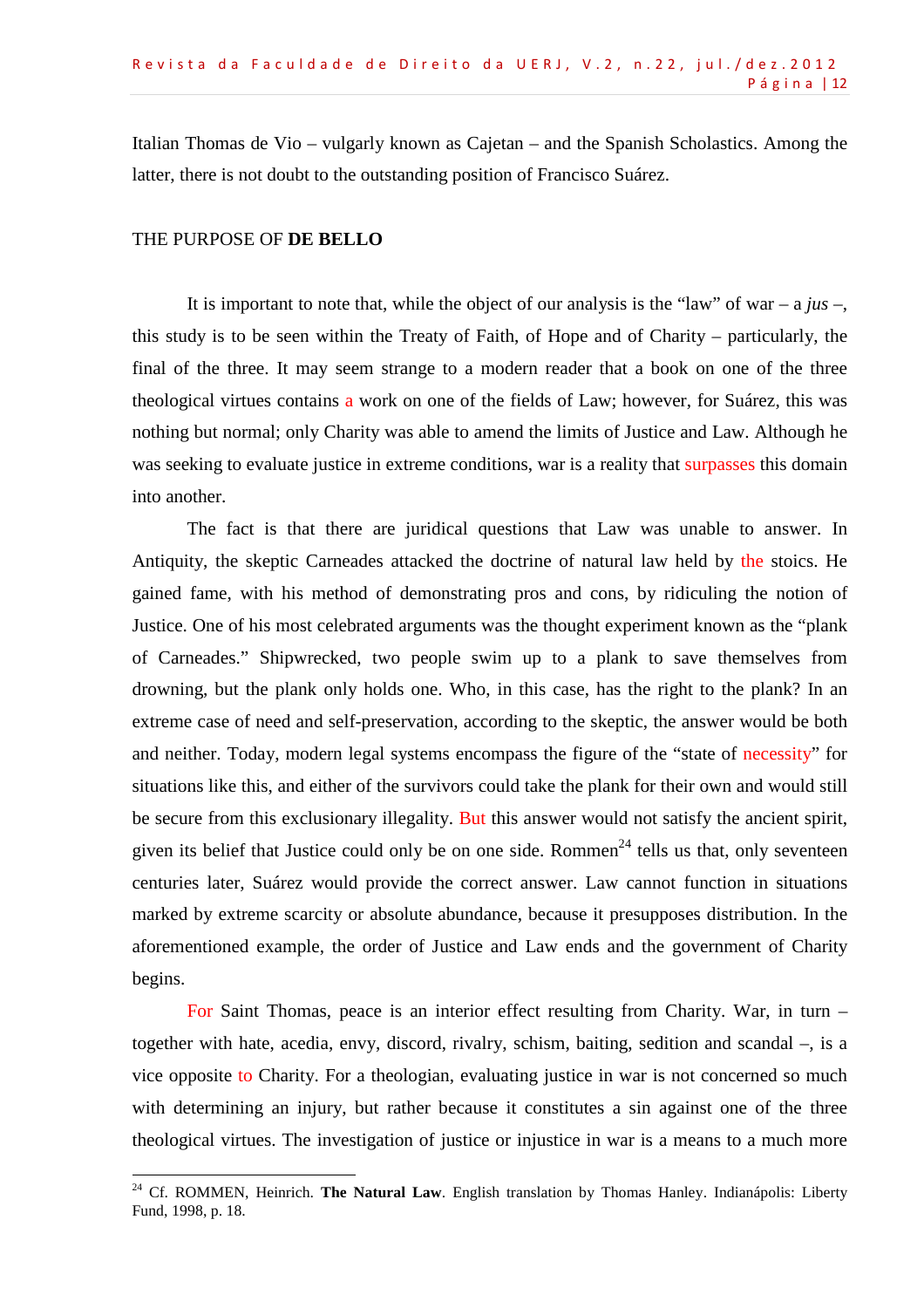important theological end. An unjust war, in addition to harming Law, harms Charity. Francisco Suárez repeats this same order and does not cover the law of war in his treaty on Law and Justice, the **De Legibus**, but rather in the last *disputatio* of the Treaty of Faith, Hope and Charity. That is how a theologian studies Law.

 In his concrete, specific dispositions on the law of war, the author does not demonstrate much originality; his text summarizes all of the work of the Second Scholastic on just war. This was his merit and his intent. The work was, most importantly, a Catholic and Spanish conception. Even so, surprising was the fact that, since Francisco de Vitória, the Spanish *maestros* preached a high tolerance for other peoples and religions – particularly the Islam – and reproached the fervor of the Iberian conquest. Suárez, for example, did not hesitate in admitting the possibility of justice in a war waged by a non-Christian sovereign against a Christian prince. And according to Vitória, given that authority does not result from religion, but rather nature, all people, even infidels, are able to hold dominium. The Indians, therefore, also exercise sovereignty and live in a "pacific dominium of public and private property. Thus (excluding any impeding obstacle), they should be considered true owners and, in these circumstances, they cannot be removed from their territory."<sup>25</sup> Therefore, the Spanish Scholastic law of war obstructs the titles of property held by the Spanish in America and takes the monopoly of justice away from Catholic monarchs.

 Indeed, at first glance, the "Spanish school of peace" (a term employed by Luciano Pereña) seems hardly Spanish and hardly Catholic. However, "Spanishness" and "Catholicness" represent much more than a mere defense of a state policy or an outdated conception of the world. The grand dilemma of the sixteenth century was the inexorable dissociation between the two cities, the earthly city and the city of God. Suárez employed all his intellectual force to fight Machiavelli on his own terms. The idea of Empire had lost its glimmer in historic years, and there were as many sovereignties as there were States. Spain, for the author, was the key to the crisis and the last hope for the reconstruction of a Christian Europe. The country was to convert itself into an empire at the service of religion, justice and civilization. All Catholic princes, as an imperative of their Faith, could protect the Church. But

<sup>25</sup> "(...) *in pacifica possessione rerum et publice et privatim. Ergo omnino (nisi contrarium constet) habendi sunt pro dominis. Neque in dicta causa possessione deturbandi*" (VITORIA, Francisco de. **Obras de Francisco de Vitória**. *Relecciones Teologicas*. Edited by Teofilo Urdanoz. Madrid: Biblioteca de Autores Cristianos, 1960, *De Indis*, *Relectio* 1, 5. p. 651).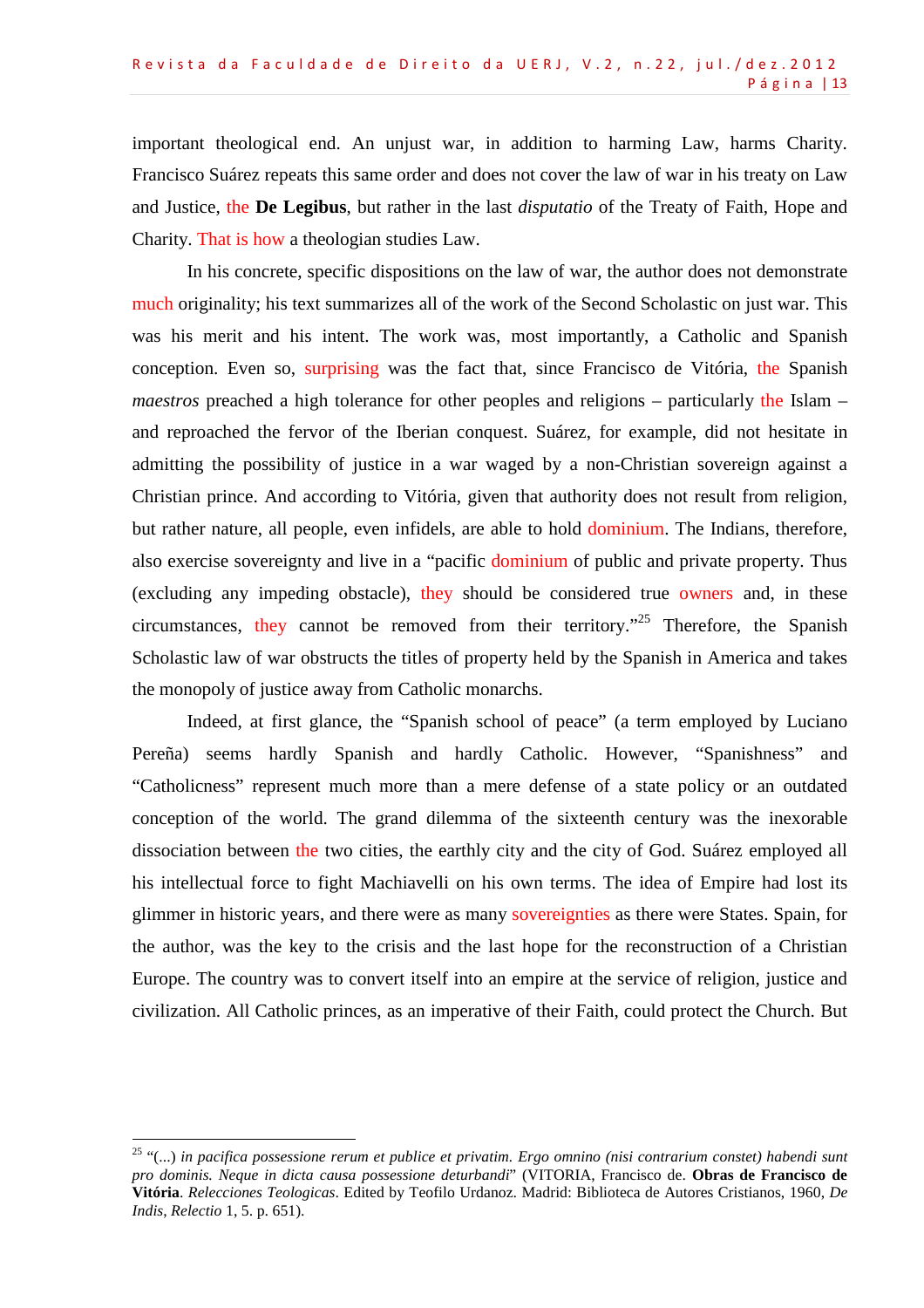it was only a large and strong state, such as Spain, that could intervene in the schism of Earth and save the Christian civilization<sup>26</sup>.

 As a truly civilizing mission – an undertaking that had to be both Catholic and Spanish – Suárez conceived the **De Bello**. If this work seemed hardly Catholic and hardly Spanish, it is because it must be read in the light of chapter eighteen of the Treaty of Faith, which Luciano Pereña named the "Treaty of Intervention." The work expounds on the just means of coercion for the conversion of infidels, and its main message can be summed up to the duty of pagans to hear and tolerate the Christian faith.<sup>27</sup> This is not an obligation to convert – which presupposes free adherence – but to support evangelization. The Catholic Religion contained the Truth, and so none could stop its disclosure. In order to guarantee the preaching of religion, the Pope may commission the Catholic princes to intervene and promote war. In the end, the project of the Second Scholastic truly justified the Spanish imperial policy in the conquest of both America and Asia.

 Even so, this represented a considerable advancement over the previous conception of "barbarians encircling the Christian and European empire." Sovereignty and titles of domain held by infidels were no less important than those of Christians. The politics of pagan peoples held the same value as those held by peoples that preached the true faith. The lesson of the separation of the two cities was well learned. However, Suárez knew very well that, without the action of Justice (as well as Charity), this dissociation would lead to ethical relativism and a lack of religion. If the defense of Christian Europe could no longer be conducted in the old ways, then neither could civilization – all of the centuries of culture centered on reason and the emancipation of man – keep hold of its home. The law of war and *jus gentium* in general, then, were valuable instruments in the civilization's struggle against the barbarian relativism.

 Thus, the **De Bello** was aimed at moralists in an attempt to reach their inteligence. This, therefore, was the motive of the casuistic character of the study and its inclusion in the Treaty of Charity. The tone and audience were a response to Alberico Gentili, to whom the study of war was not a part of the moralist's trade.<sup>28</sup> In another passage, while trampling over all subtleties of the Scholastics, Gentili had said that justice in war has no relation to religion, as if they had espoused such a rudimentary position. Gentili ends this observation with the famous

<sup>26</sup> Cf. PEREÑA, Luciano. *Estudio Preliminar*. In: SUÁREZ, Francisco. **Guerra Intervención Paz Internacional**. Spanish Translation by Luciano Pereña. Madrid: Espasa-Calpe, 1956. p. 10.<br><sup>27</sup> Cf. PEREÑA. J.

<sup>27</sup> Cf. PEREÑA, Luciano. *Estudio Preliminar*. In: SUÁREZ, Francisco. **Guerra Intervención Paz Internacional**. pp. 19 and ss., as well as the whole second part of the work, titled **El Derecho de Intervención**.

<sup>28</sup> Cf. GENTILI, Alberico. **De Iure Belli Libri Tres**. Hannover: G. Antonius, 1612. Available online at <http://gallica.bnf.fr>. Accessed in July, 2012, I, 1, 1.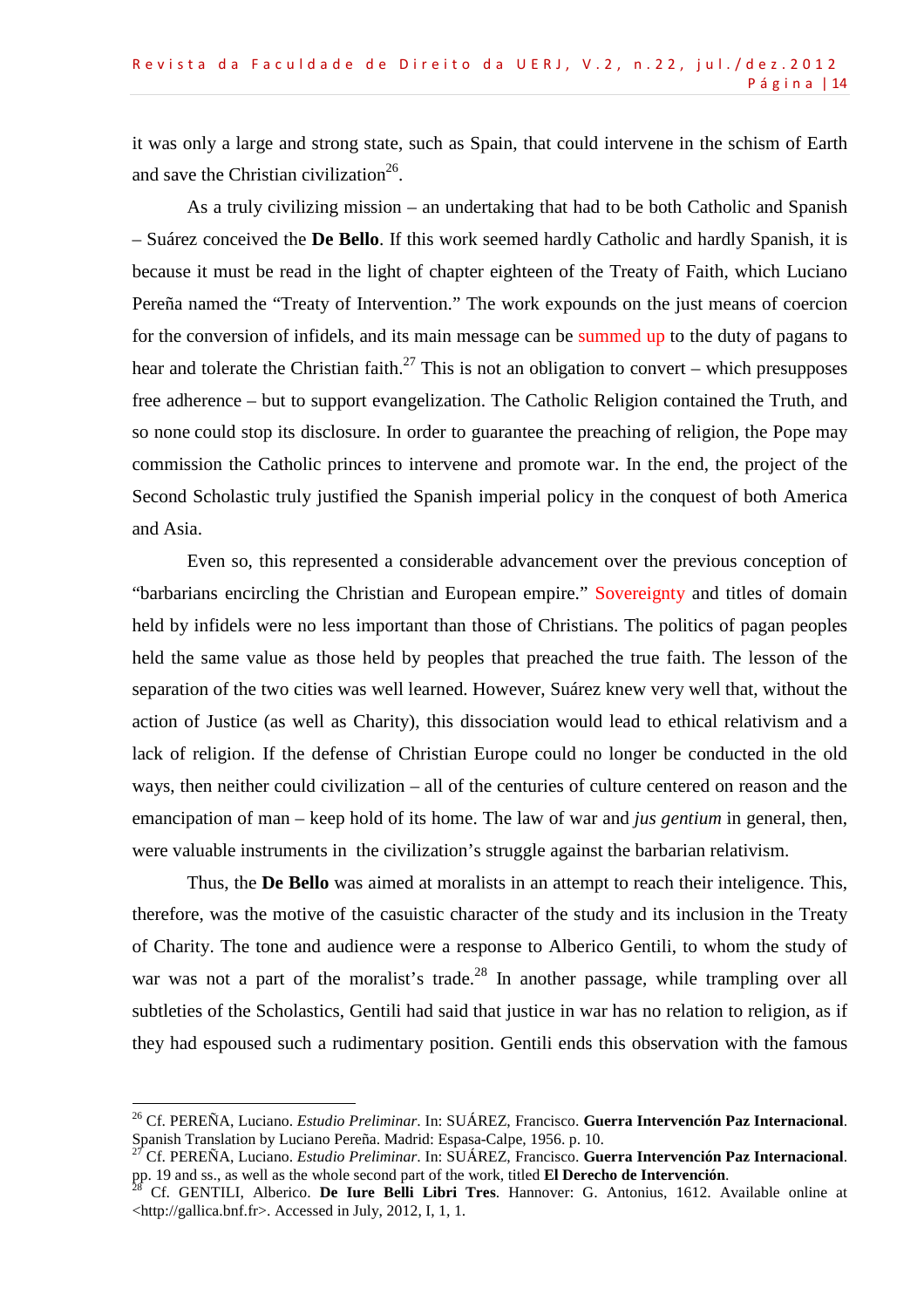warning: "Let theologians keep silence about matters outside their province."<sup>29</sup> This, in turn, was a response to the declaration made by Vitória on the gross expansion of the theological trade. There is no doubt that Francisco Suárez would reaffirm the Spanish Scholastic conception in the face of such a rude attack from the Italian jurist from Oxford. The Scholastic law of war was not a mere pamphlet in the defense of Catholicism. It was a sophisticated theoretical corpus abounding with nuance and identified justice in war not with religion, but with civility among peoples. The greatest subtlety, which is difficultly perceived, is the fact that the identifying character of the civilizing project was monotheistic religion and, particularly, Christianity.

 This requires an explanation. To regulate the phenomenon of war, one does not rely solely on the principles resulting from nature. Although a fair portion of the law of war was based on natural law, there were some practices that fell outside nature's domain. Cavalry codes and military honor, as well as certain procedures regarding spoils and the capture of nobles – were positive norms and were recognized as binding. Writing on the existence of a legal system with precepts applicable to all peoples is synonymous to accepting the idea of natural law. However, demonstrating the validity of a legal corpus with fairly precise and concrete norms, particularly in a situation so extreme as that of war, meant defending a common positive law. Furthermore, Medieval Roman law could no longer serve this purpose: the decadence of the Roman law and the discovery of non-European peoples – who never knew of the law in question – prevented this.

Although many institutes of the Medieval law of war were part of positive law – and thus its domain surpassed the limits of national law – this did not imply universal validity. In the thirteenth century, four different types of war were identified, each with its own regulations, according to the nature thereof and the enemy in question.<sup>30</sup> With the separation of the two cities and the discovery of American peoples, the law of war was at risk of never becoming universal. At this point, the different types of war could continue to exist, each with its own standards, in accordance with those waging the war. Not all of the precepts of this field were moral; therefore, they were not natural law, which is universal in its excellence. Spanish

<sup>29</sup> "*Silete theologi in munere alieno*!" (GENTILI, Alberico. *Op*. *Cit*. I, 12, 4).

<sup>30</sup> I.e.: *guerre mortelle*, also known as "Roman war" in which no prisoners were taken and no ransoms were accepted. Generally waged against non-Christians. *Bellum hostile* was waged between Christians and a number of rules of civility were recognized: limits on bad treatment, ransoming of noble prisoners, etc. G*uerre couverte* occurred between two vassals pledged to the same lord. No restrictions on the killing of enemies, but property should be protected. In addition to these three forms, there was also the siege, which by nature, had its own properties. (Cf. STACEY, Robert. The Age of Chivalry. In: HOWARD, Michael; ANDREOPOULOS, George, and SHULMAN, Mark (org.). **The Laws of War**: constraints on warfare in the Western World. New Haven, London: Yale University Press, 1994. pp. 32-39).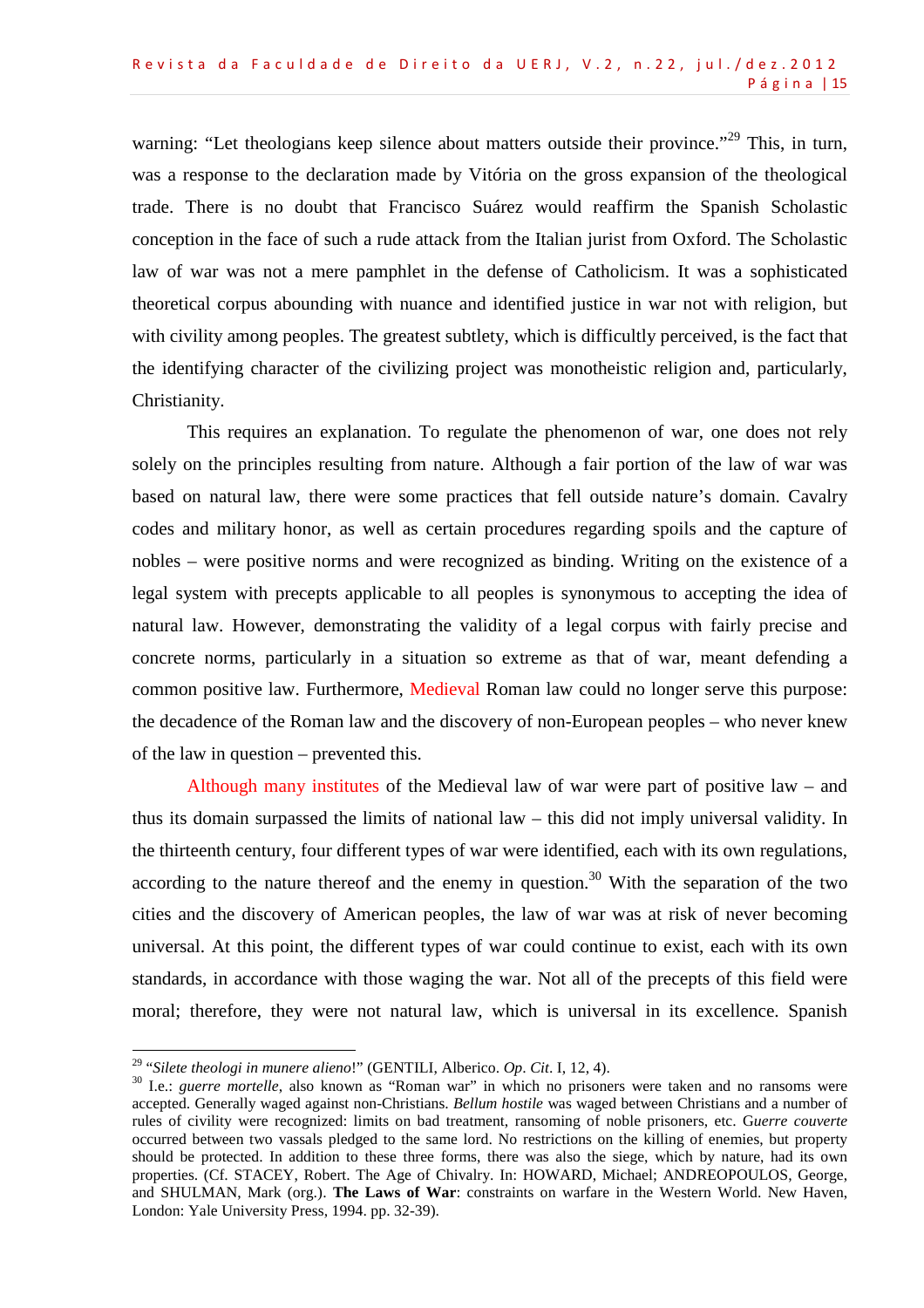theologians were able to make this law universal by finding rational rules that would lead to peace. The law of war in the Second Scholastic could be understood as a justification of both Spanish foreign policy and the expansion of Christianity. Nevertheless, it is possible to understand this issue as an effort to propagate civilization. Given that religion could no longer become universal, then civilization should. It is important here to note that the civilization in question at the time was the fruit of Christian and European values. But this was the only alternative to relativism.

# A NEW INTERPRETATION OF SAINT THOMAS

 $\overline{a}$ 

 It is clear that the *Eximius* Doctor does not explicitly mention the terms "civilization" or "civility"; however, they correspond to the general meaning of all of his casuistic prescriptions for the law of war. It is the author's choice of a point of view that exceeds the realm of Law and enters into Charity that allowed for the universalization of ideas that were not of moral origin. In order to provide for a better perception of this fact, those precepts must be examined in detail. Suárez begins his work by providing a quite operational concept of war: "the exterior conflict that opposes exterior peace is duly known as war when entered into by two sovereigns and two States."<sup>31</sup> This definition, while very short, reveals certain fundamental ideas for those that study war through the lens of Charity. The fact that war is an **exterior** conflict that opposes **exterior** peace is in clear opposition to the disturbances of the soul, which are internal to the hearts of men. War is a social vice, not an individual one, and this sets it apart from other corruptions of peace. Furthermore, in its characteristic as a struggle between States, war is different from sedition (combat between a sovereign and his people) or from a rift or duel (between individuals).

 The first problem Suárez faced was the idea that war could be intrinsically evil, a fact that would put an end to the entire concept of just war. Linked to this question, he had to cope with the obstacle of whether any moral decree would impede a Christian from waging war. Then the Grenadian theologian had to determine if war was contrary first to human nature and second to the Christian religion. Suárez called upon a number of biblical excerpts, already found in the **Decreto Gratiano** to prove that God never prohibited war. As for the passages in

<sup>31</sup> "*Pugna exterior, quae exteriori paci repugnat, tunc proprie bellum dicitur, quando est inter duos principes, vel duas respublicas*" (SUÁREZ, Francisco. **DB**, *Proemium*).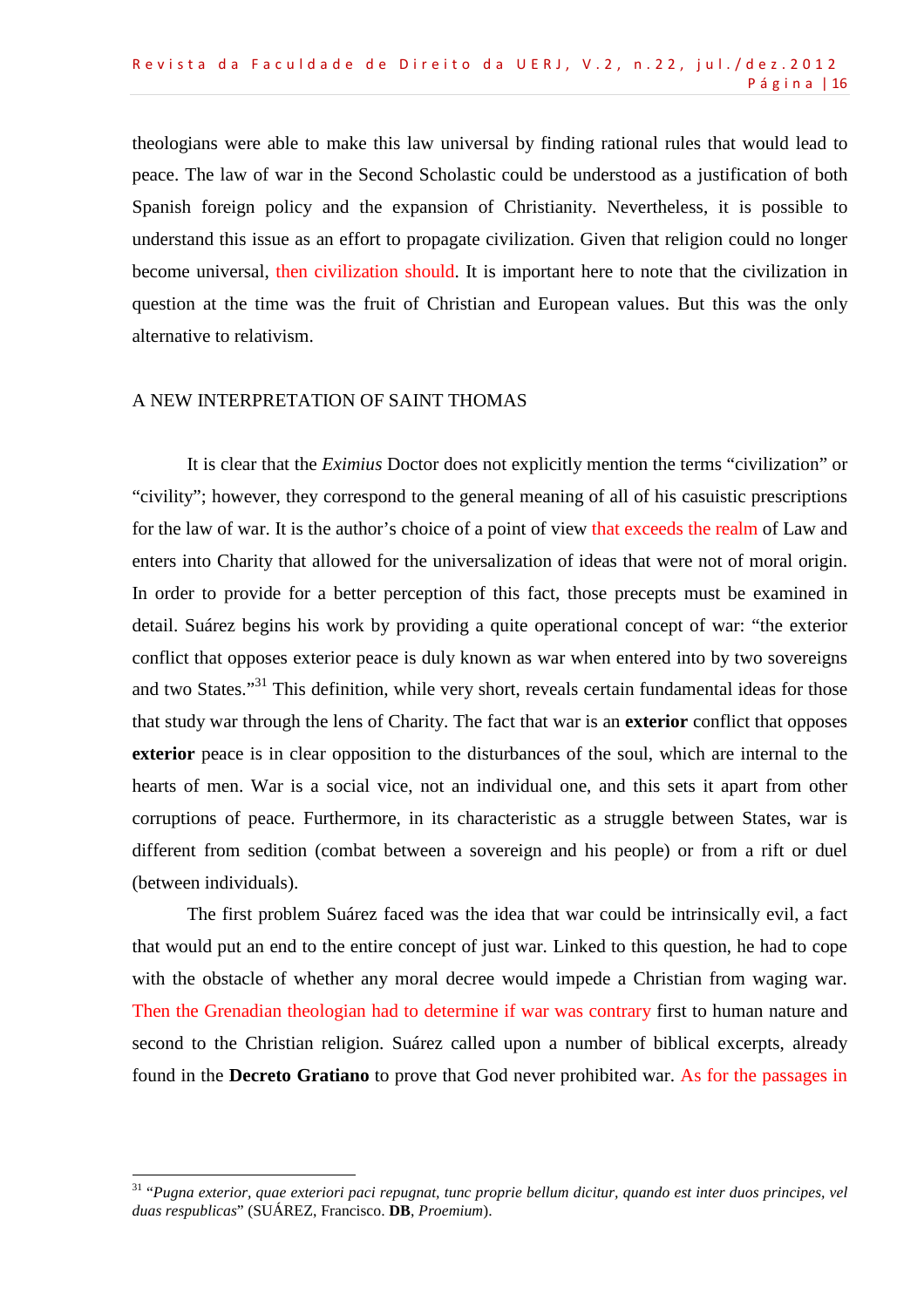which God seems to condemn the act, Suárez is able to prove that they were critical of other circumstances, not of war itself.<sup>32</sup>

 In addition to being permitted, there are situations in which war is mandatory, through the lens of Charity. In defensive wars, any and all who are fit to fight have a duty to defend their homeland. And aggressive war is not evil in and of itself either. This form of war, in Suárez's understanding, is not the same as imperialist expansion. The difference between defensive war and aggressive war is the injury. When war is being waged, the opposing State's actions characterize a defensive war; once conditions have improved, their actions come to characterize an offensive war.<sup>33</sup> Thus, no war, either defensive or aggressive, is an affront to nature or the Gospel.

 As it had to be, Suárez called upon the three conditions of justice in war laid out by Saint Thomas: "firstly, legitimate power to wage war. Secondly, a just cause or legal title. Thirdly, that the initiation of hostilities be dignified and fair, as well as the fighting and after the victory.<sup>34</sup> Outside of these requirements, war should be condemned, even though it is not an evil in itself, because it brings evils to bear. Death and destruction caused by all wars must be justified by a greater good. This is not an application of the maxim "the ends justify the means," however, some ends do justify certain means. The purpose of the remainder of his work will be to examine which ends and means may be used as justification. It becomes clear that the author modified, to the slightest degree, Aquinas's last condition of "good intent." Given that war is constituted by external actions, good intent may only be perceived in the behavior of forces during hostilities.

 Suárez then went on to analyze the first condition. As natural law authorizes anyone to defend themselfes, legitimate authority is not an issue for defensive wars, only for aggressive wars. Authority, one must note, is held by he who holds sovereignty. If the sovereign fails to act, the decision then rests with the people.<sup>35</sup>

 War should be declared by a sovereign, first, because it is his duty to defend the state. Second, because this ability (to declare war) is a power of jurisdiction. The exercising of this ability is tied to vindictive justice, "of the highest need in a republic to punish wrongdoers. Thus, just as a head of State can punish his own subjects when they harm one another, he can

 $\overline{a}$ 

<sup>35</sup> Cf. **DB**. 2, 1.

<sup>32</sup> Cf. **DB**. 1, 2.

<sup>33</sup> Cf. **DB**. 1, 3-5.

<sup>34</sup> "*Primum, ut sit a legitima potestate. Secundum, ut justa causa, et titulus. Tertium, ut se vetur debitus modus, et aequalitas in illius initio, prosecutione, et victoria*" (**DB**. 1, 7).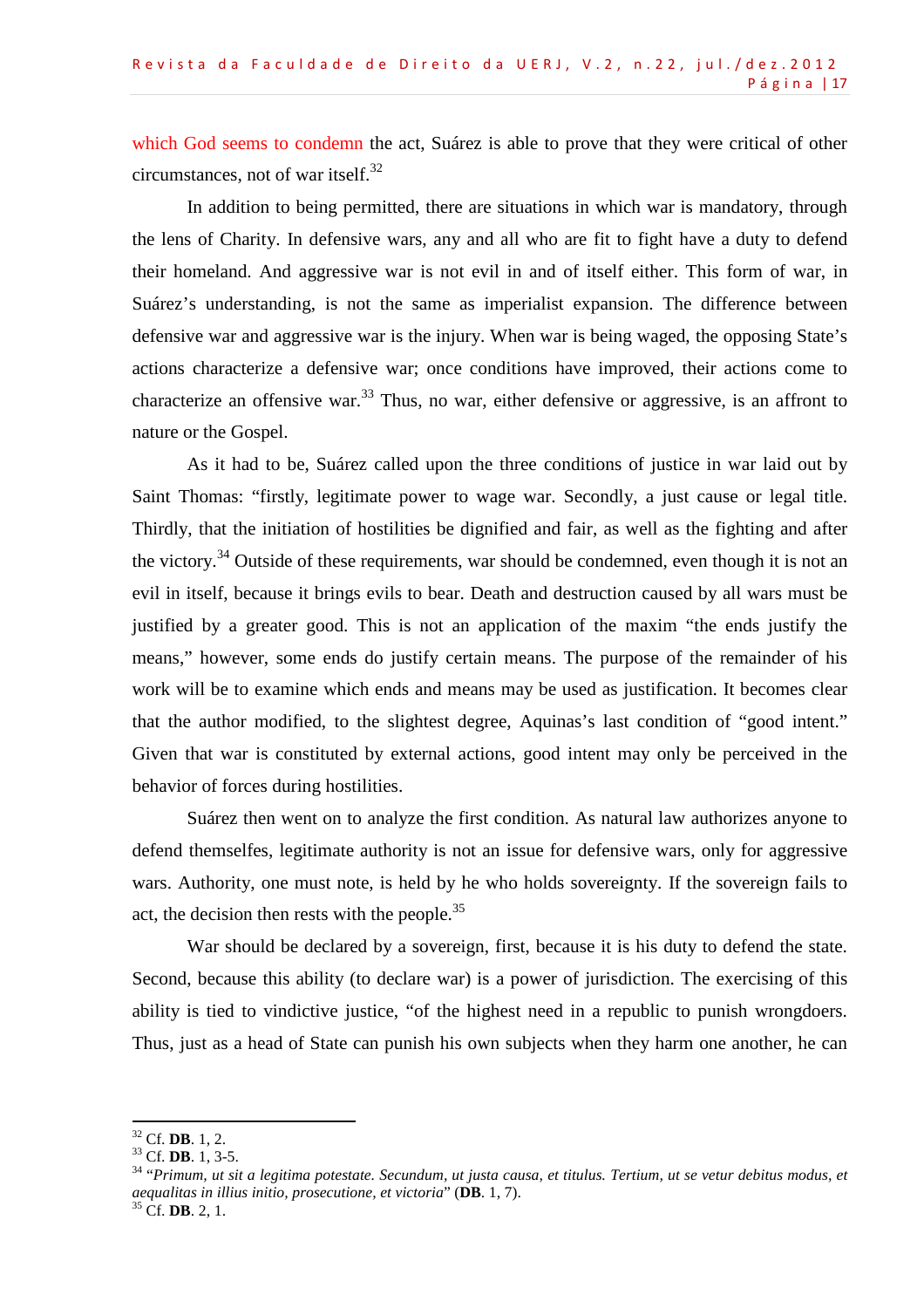also take revenge on another sovereign, whose State became subject to the former through an offense."<sup>36</sup>

 A sovereign has jurisdiction over his subjects, because they are his people, but this jurisdiction can extend to another state as the result of an offense. This is a penal concept of war, representing a form of criminal sanction. Since that there are no judges with the ability to rule on a dispute between two princes, if the offending party offers no reparations, war becomes the only means possible of delivering justice.

 In a primitive judicial system, self-defense seems to be the only manner of ensuring justice. This is indeed a defective, yet possible measure. "What else did the jurists and theologians of the sixteenth century do other than accommodate the immutable and eternal laws of justice and natural law within a historic circumstance?"<sup>37</sup> Natural law grants all individuals with the right to defend themselves, but does not grant the right of jurisdiction. It is for this reason that individuals may defend themselves, but not declare a war. Within Suárez, there is no possible analogy between war and a private raid.

 A just cause for a war is always a fairly serious injury, which could not be avenged or repaired in any other way. In principle, self-preservation and the preservation of one's rights may justify combat. However, the offense must be quite serious: the motives that pagans point out (ambition, avarice, conceit and ostentation) cannot be accepted, since any State could invoke these motives, leading to the absurdity of a just war for the both sides involved.<sup>38</sup> There are three classes of serious injuries. The first occurs when a prince takes control of the property of another; second, when the sacred rights of *jus gentium* are denied, such as the right to transit over a public thoroughfare or international exchange; and third, when an injustice is a slight against reputation or honor (moral damages). These injuries constitute cause for war when effected on a sovereign, his people or, furthermore, a third ally. In latter case, in addition to the right, the sovereign must manifest the will to react through war. The reparation of an injury is applicable up to the limit of indemnification for the damage, as well as punishment of the guilty party.<sup>39</sup> For Suárez, punishment is one of the deontic forms of Law and, therefore, can be justly undertaken only by the offended State.

<sup>36</sup> "(...) *quae maxime necessaria est in republica ad coercendum malefactores; unde sicut supremus princeps potest punire sibi súbditos quando aliis nocent, ita potest se vindicare de alio principe, vel republica, quae ratione delicti ei subditur*" (**DB**. 2, 1).

<sup>37</sup> "*Qué hacían los juristas y teólogos del siglo XVI sino acomodar a una circunstância histórica los principios inmutables y eternos de la justicia y el derecho natural*?" (PEREÑA, Luciano. *Estudio Preliminar*. In: SUÁREZ, Francisco. **Guerra Intervención Paz Internacional**. p. 46).

<sup>38</sup> Cf. **DB**. 4, 1.

<sup>39</sup> Cf. **DB**. 4, 3-4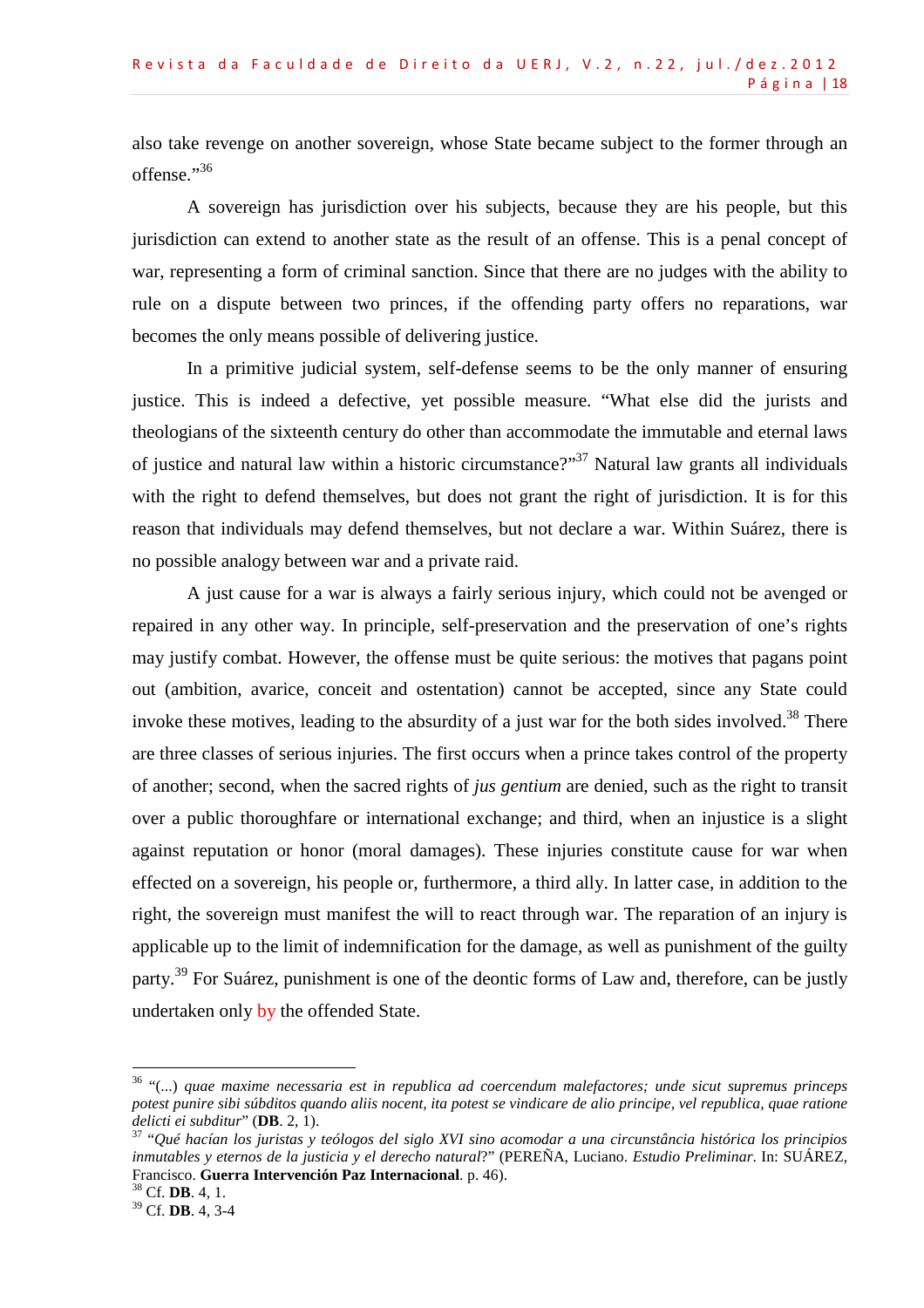Since his work expounds on two virtues, an interesting situation could arise: the cause may be just, but, even so, it opposes Charity. Suárez affirms that one should consider, when facing a war, the damage of the State against which war will be undertaken, the damage to the state waging war and the damage that could be done to the Church. In this case, there is a clear dissociation of Charity and Justice. Even though a Christian king may have a just cause, in the establishment of his rights, he may weaken another Christian sovereign that is fighting off the advances of the enemies of faith. In this case, the Pope may use his indirect power of intervention to prevent war. Regarding the first of the three offenses, there is no obligation to restore, given that they were provoked by the (bad) will of the offending State to offer satisfaction. But if after the victory the offended party demands an indemnification that is not required, and that the aggressor cannot meet without great inconvenience, the former has sinned against Charity. In the second case, if the offended sovereign goes to war without considering the damage he may suffer, he is working against both the charity and the justice he owes to his people. He will open up his kingdom to a destruction that far outweighs the offense.<sup>40</sup>

 That is a very interesting situation, as it represents a true concession by the doctrine of just war to political realism. A sovereign should not – even when on the side of justice, in principle – undertake foolhardy adventures that could put his reign in danger. Suárez justifies his position by that fact that the prince must protect the common good and, in this case, the medicine could kill the patient. Furthermore, he observes that this condition only applies to aggressive war, because in a defensive war, there is no alternative to combat. Suárez added that this criterion refers to a probability of victory, rather than certainty. And not rarely victory cannot be revealed before the dispute. Often, it is not even in the common good to wait for a degree of absolute certainty. Moreover, if certainty should be required, a weaker sovereign would never declare war against a stronger opponent.<sup>41</sup> Within collective actions, certainty is never the case, but rather probabilities and hope.

 In sequence, Suárez analyzed whether Christian princes hold any other right to war, aside from those prescribed by natural law. He sought to discover if professing the true faith grants an advantage that pagans do not have, if war is "more just" for Christians than for other peoples. In principle, Suárez did not find this to be so. To not accept the true religion is not a cause for war, since conversion is an internal adherence and cannot be achieved through force.

 $\overline{a}$ <sup>40</sup> Cf. **DB**. 4, 6.

<sup>41</sup> Cf. **DB**. 4, 7-8.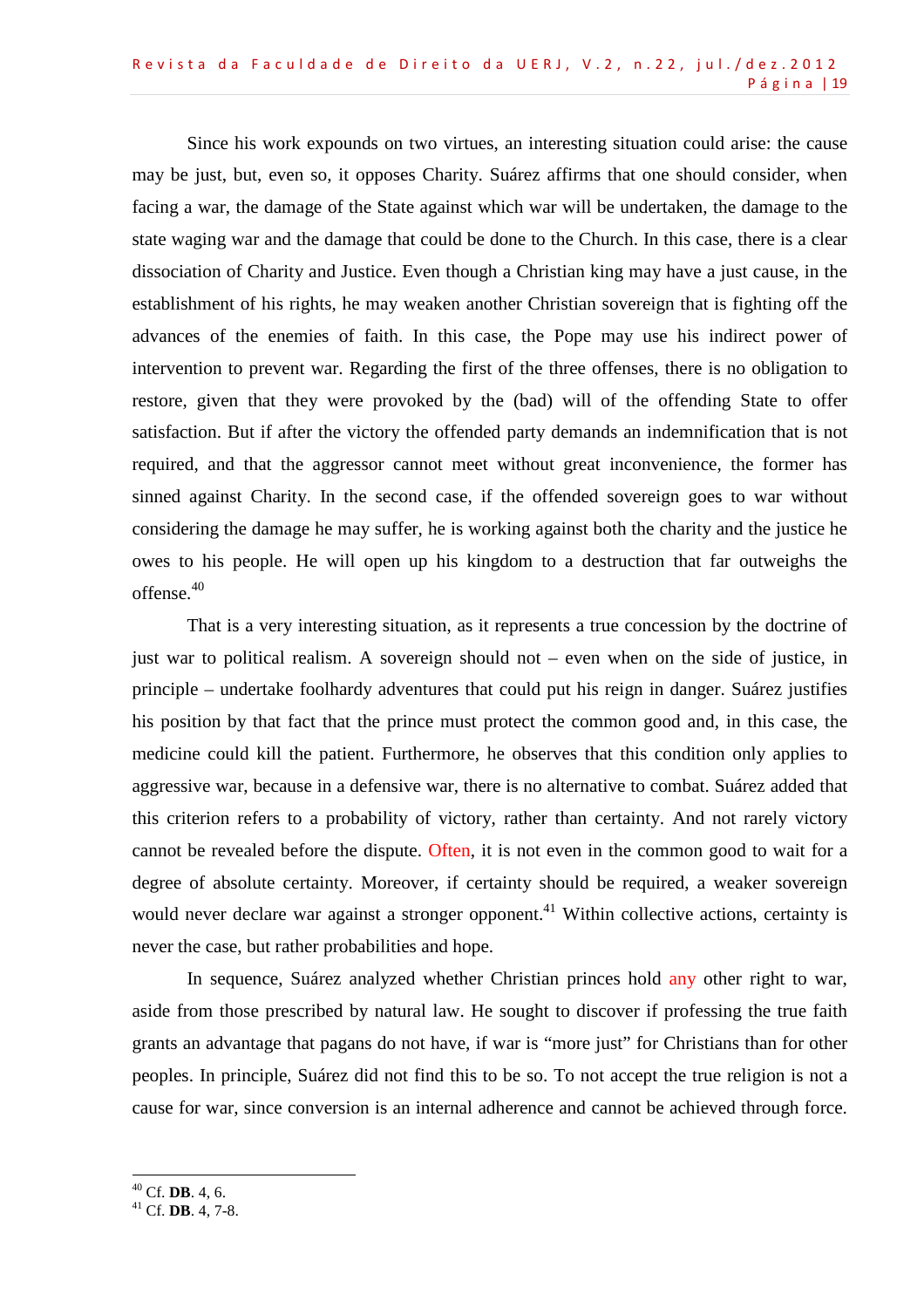As a result, idolatry is not a legitimate cause for war either. "God did not give all men the power to avenge injuries against Him, because He could easily do so if He so desired.<sup>42</sup>

 Nonetheless, if a head of State mandates, by force, his subjects to practice idolatry, this would provide for a just right to intervention by another Christian prince. In this case, the offense is not against God Himself, but against the innocents that desire to profess the true faith. At this moment, Suárez and all of the other Spanish *maestros*, the thoughts of which he summarized, reveal the core of the Spanish School of Peace. This title is not "exclusive to Christians, but is common to all infidels that worship a single God."<sup>43</sup>

 This is how the law of war can constitute an ethical minimum. It is monotheism, not the Christian religion, that represent civilization, and it is easy to understand why. The polytheism known to Europeans was ancient paganism and a few scant notices of African religions, all of which contained the idea of human sacrifice and cannibalism, which were already considered as barbarian. Furthermore, both Islam and Judaism, the other two great monotheistic religions, preached mutual love and respect for the other, teachings that Christians could easily relate to. Beyond the revealed religions, civilization was far from certain.

 The proof that Suárez's argument is centered on civilization, rather than religion, is the fact that he radicalizes reason. Christian princes, therefore, may intervene in non-Christian states to defend the people from their sovereign's idolatry. They may also intervene in Christian states, if the prince has converted to paganism and has forced the conversion upon his people. Muslim kings may do the same with other Muslim sovereigns that have strayed from the path, as well as even with Christian princes. In the name of monotheism and civilization, Suárez allows non-Christian sovereigns to intervene in Christian states.<sup>44</sup>

 Since Vitória, Scholasticism had known that Indians had a just right to property and dominium of their lands. Suárez pondered on the Aristotelian concept of natural slavery, but did not accept a general application of the thesis, because "there are many infidels that are better endowed than many Christians and often more disposed for the political life."<sup>45</sup> Therefore, it is impossible to take away the lands or government of an infidel in a just manner. For this to be possible, it would not be enough that a certain people be less intelligent. It would be necessary that they proved themselves to be so backwards that

<sup>44</sup> Cf. **DB**. 5, 3.

<sup>42</sup> "*Deus enim non dedit omnibus hominibus potestatem vindicandi suas ipsius injurias, quia ipse facile id potest*" (**DB**. 5, 1).

<sup>43</sup> (...) *non proprius Christianorum est, sed communis cum iis infidelibus, qui unum tantum Deum colerent*" (**DB**. 5, 3).

<sup>45</sup> "(...) *multos esse infideles ingeniosiores fidelibus, et aptiores ad res políticas*" (**DB**. 5, 5).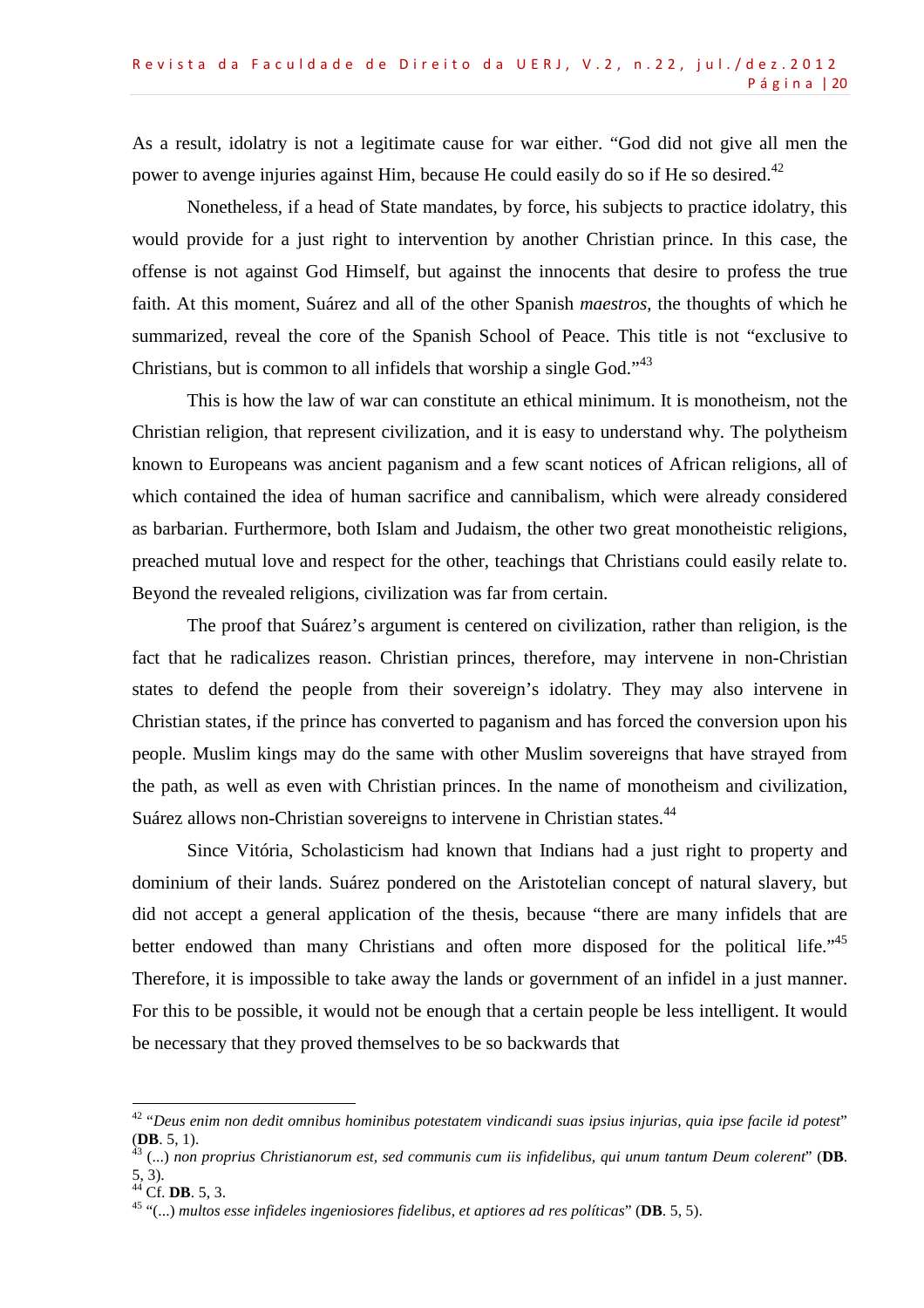they live more like beasts than man (...) [a people lacking any framework of political organization, the members of which live] completely naked, eat human flesh, etc. If this class of man does exist, they may be made subject through a war not to destroy them, but to organize them in a humane manner to allow for their governance with justice. But this right should rarely or never be admitted, except in the death of innocents and other similar crimes. Therefore, this right is best adapted to the idea of defense than that of aggressive war.<sup>46</sup>

 Should this right exist, it extends to all kings that seek to defend civilization, not merely the Christian kings.

 It is doubtless that there are limits to this religious tolerance. If a non-Christian state wishes to submit itself to the laws of Christ, but the government prevents this act, then Christian sovereigns may defend the innocent. Nevertheless, if the civilization is not in danger, the same right does not assist other monotheistic religions. If this same State wishes to receive the religion of Mohammad and its sovereign forbids this, even if no barbarian practices such as cannibalism or human sacrifice are committed, Turkish sovereigns would have no right to intervene.<sup>47</sup> Civilization is identified with monotheism, but only Christianity holds the Truth. The Truth, in turn, may only be defended by those that know the Truth, and them alone.

Another obstacle in the study of just causes that the creators of the doctrine of the tradition of the right of war had to face was the bilateral nature of justice in a war. If two sovereigns have equal rights to the same good, both would possess a just title. That said, a theologian would be unable to accept this, as it would imply that the will of God is not unequivocal, or that His creations are imperfect. The Spanish *maestros* resolved this problem by appealing to a dimension that Suárez would discover in his **Metaphysical Disputations**: subjectivity. From an objective point of view, Justice would remain united, and only one side would in fact hold the just title; however, if faced with unsurpassable ignorance, an excusable error, then, in a subjective manner, Justice would become bilateral.

 In this situation, both parties would be obligated to avoid error to the best of their ability. Suárez, for one, accepted this duty. On each warring side, he contends that there are three classes of persons involved: the prince, the politicians and the military heads (which are responsible for strategy), and the soldiers. It seems logical to suppose that these classes have a decreasing degree of responsibility to diligently investigate the justice of war. The sovereign must always act with the greatest of care. The second echelon should focus to the same degree

<sup>46</sup> *"(...) potius ferarum more quam hominum vivat*, (...) *nudi prorsus incedunt, carnibus vescuntur humanis, etc. Et si qui tales sunt, debellari poterunt, non ut interficiantur, sed ut humano modo instituantur, et juste regantur. Raro tamen aut nunquam admittendus est talis titulus, nisi ubi intercedunt occisiones hominum innocentum, et símiles injuriae: quare potius titulus hic revocatur ab bellum defensivum, quam aggressivum*" (**DB**. 5, 5).

<sup>47</sup> Cf. **DB**. 5, 7.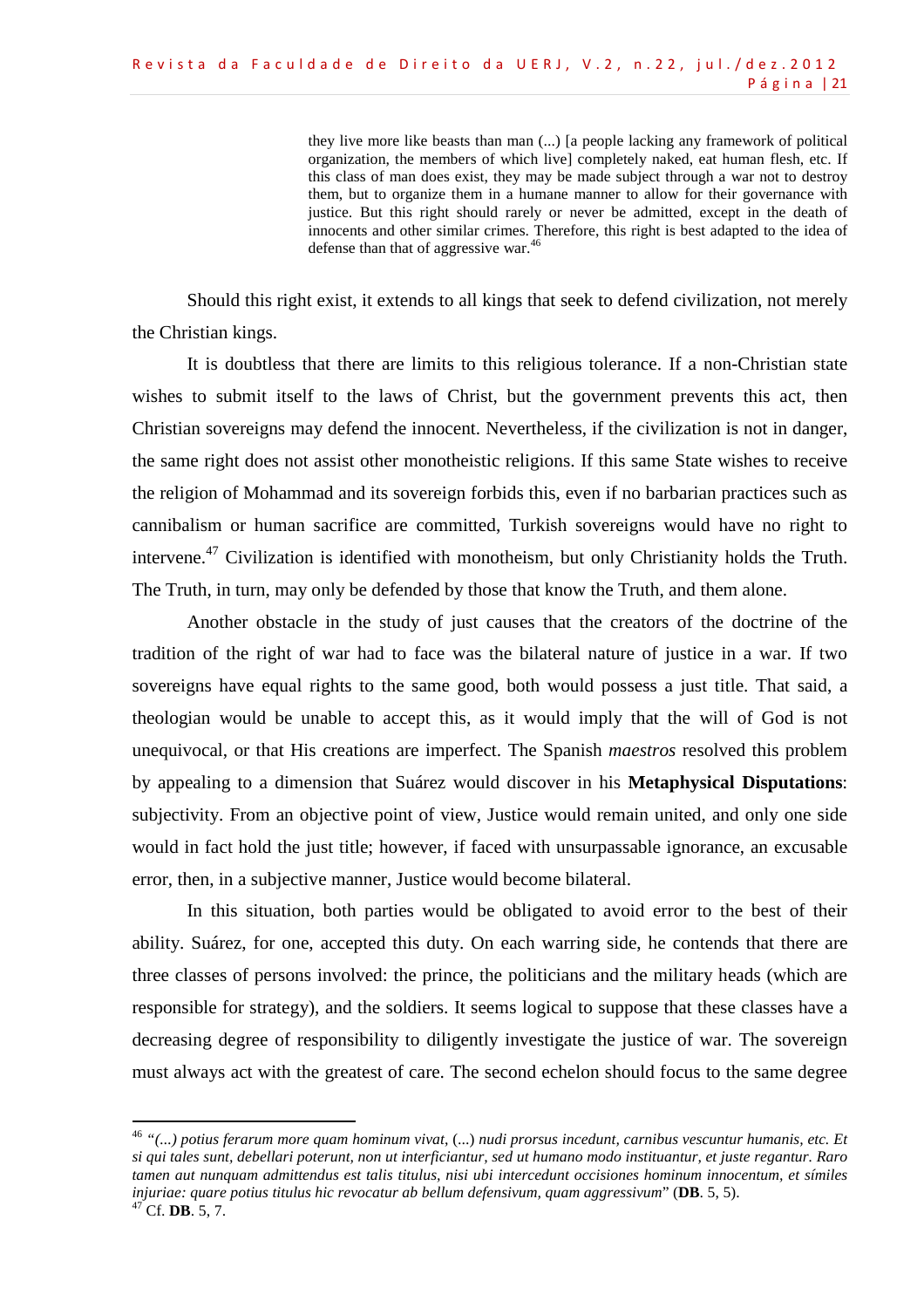if their opinion is requested; if not, they should act along with their soldiers. And the soldiers, for their part, should obey their commanders, unless injustice is unduly manifested.<sup>48</sup> The strict compliance with legal duty serves as an important excuse, but does not absolve them from all moral obligations.

 Of these classes, the greatest responsibility falls on the prince. Suárez goes on to provide a number of rules to prevent error. If both sides have the right to the same thing, the sovereign should act as a judge and, thus, rule as to which of the two parties probability favors. Once again, the author compares war to a legal proceeding. If the destruction of war merits a penal sanction, this procedure for investigation and attribution of rights corresponds to an "act of distributive justice through which the most deserving party should be favored."<sup>49</sup> If probability is equal or there is a great deal of uncertainty, the item should remain in the possession of the current owner, in accordance with effective legal standards of the time. If the doubt precedes ownership by either party, the later owner should give the other party satisfaction proportional to the doubt. Only in the hypothesis of equal doubt – and neither party owning the item – does Suárez accept the bilateral nature of justice. This is then unsurpassable ignorance. Even so, the two kings should avoid war, dividing the item or seeking out another procedure for the attribution of the item, such as arbitration. In this situation, there is no risk of injustice; therefore, arbitration is the best means for resolving the issue. Only if one of the two parties refuse any of the solutions shall war be allowed, and it will be just (subjectively) for both parties.<sup>50</sup>

 Regarding the final condition – dignified conduct before, during and after hostilities – Suárez also identified different obligations for each varying class of persons involved. Here, the jurist from Coimbra catalogues a number of different hypotheses for *jus in bello*; including a number of separate prescriptions that are difficult to group. He sought to answer the following questions: what are you allowed to do to your enemies?; how should a king behave regarding his soldiers, and vice versa?; how should each class treat those that house them during military expeditions? The author came to very humane conclusions, given the standard of violence prevalent at the time. He discovered that reparations should be accepted, even after war has started, as long as it is not inexorably biased towards one of the two sides. This satisfaction of demands includes the restitution of the item in question, indemnification for damages and the punishment of the guilty, but should be prudent enough so as to not impede future peace. He

<sup>48</sup> Cf. **DB**. 6, 1-7.

<sup>49</sup> "(...) *ille est actus justitiaedistributivae, in qua dignior est praeferendus*" (**DB**. 6, 2).

<sup>50</sup> Cf. **DB**. 6, 2-5.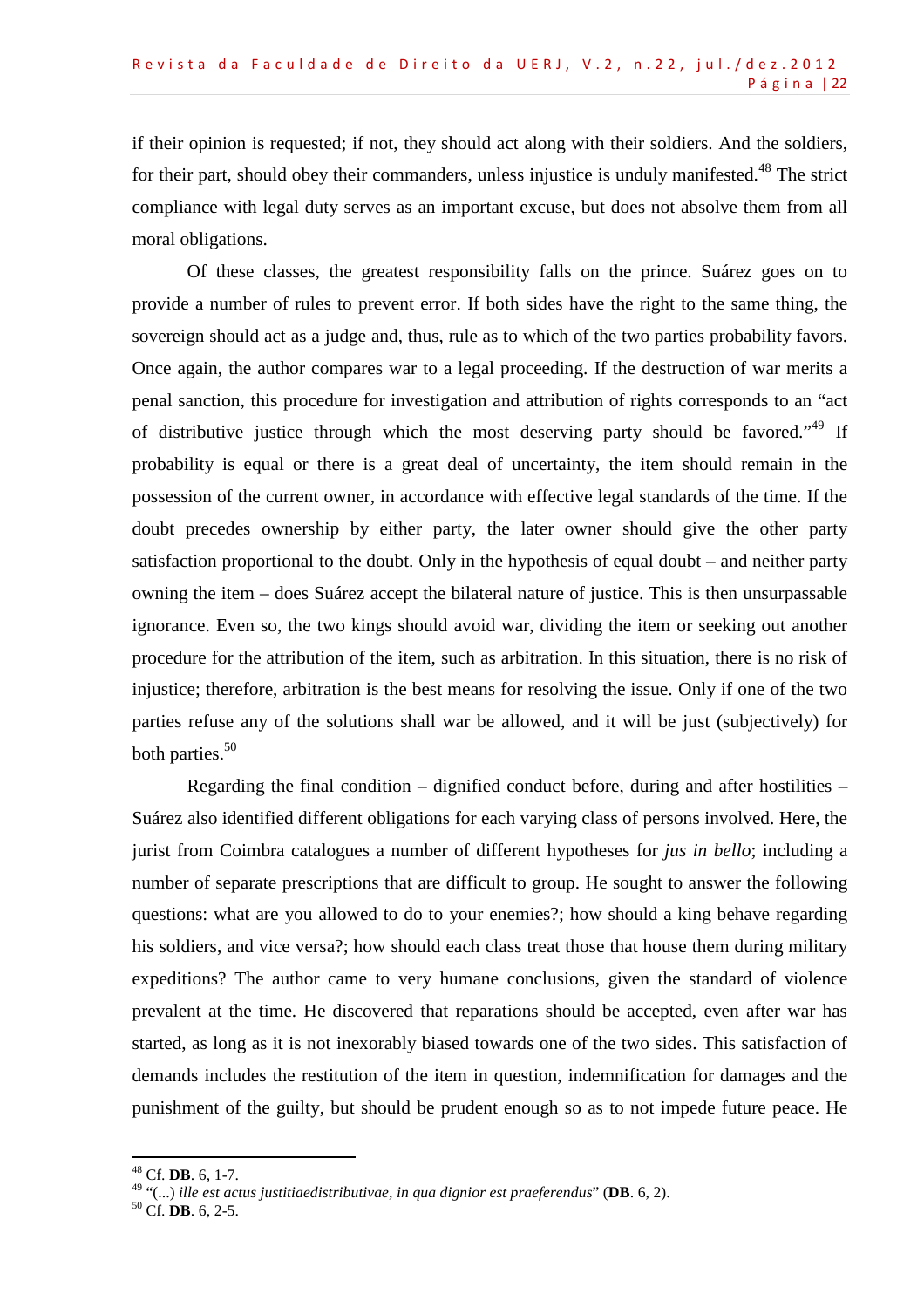distinguished between combatants (all of those who are effectively involved in hostilities and those who could become involved) and non-combatants (women, children and the elderly). He also shows that the life of the innocent should be protected. Furthermore, he demonstrated that, after the war, when the victor demands indemnification and punishment of the guilty parties, they may take the goods of the innocent, but never their lives. Yet he always recommended moderation. $51$ 

 In sequence, Suárez went on to cover the so-called "mixed wars" and "private wars," in which one or both parties are not public, and therefore, illegitimate authorities. The first of these, sedition, is not always unjust. When a prince comes to rule without regard for the common good, but with regard to his own good, he becomes a tyrant and a people's war against his government is permitted.<sup>52</sup> Par excellence, private wars are duels, which are identical to the combat between individuals under certain public conditions. But there is another conflict that occurs in the shadows: the fracas. In both, killing another under private authority is deemed unjust. $53$ 

# **CONCLUSIONS**

 The Scholastic Law of War did not reflect the standards for war common at the time. *Los maestros* in Spain chose certain rules that were part of common practice, but recommended others that, while not always floating from natural law, represented precepts that humanized the act of war and made it more difficult an endeavor. They did not seek to end the act of war, given the fact that without a universal judge, wars do serve an important function in distributive justice. However, they sought to make peace the final goal of war. War is not a fact of life, but rather a ruthless realization of Law in the service of international peace.

 Even so, the Scholastic Just War represented more than just a right. If it was merely a *jus*, this theoretical construction would be limited to a given continent and time period. Justice, in and of itself, is not enough to serve as a basis for war. Since this field presents a number of positive precepts, justice cannot be made universal. Therefore, the *Eximius* Doctor employed another virtue that, whilst religious in origin, is common to all people that reach a certain level of spiritual progress: Charity. This allowed the law of war to become more than a law from a particular people.

<sup>51</sup> Cf. **DB**. 7. *in totum*.

<sup>52</sup> Cf. **DB**. 8, 2.

<sup>53</sup> Cf. **DB**. 9, 2.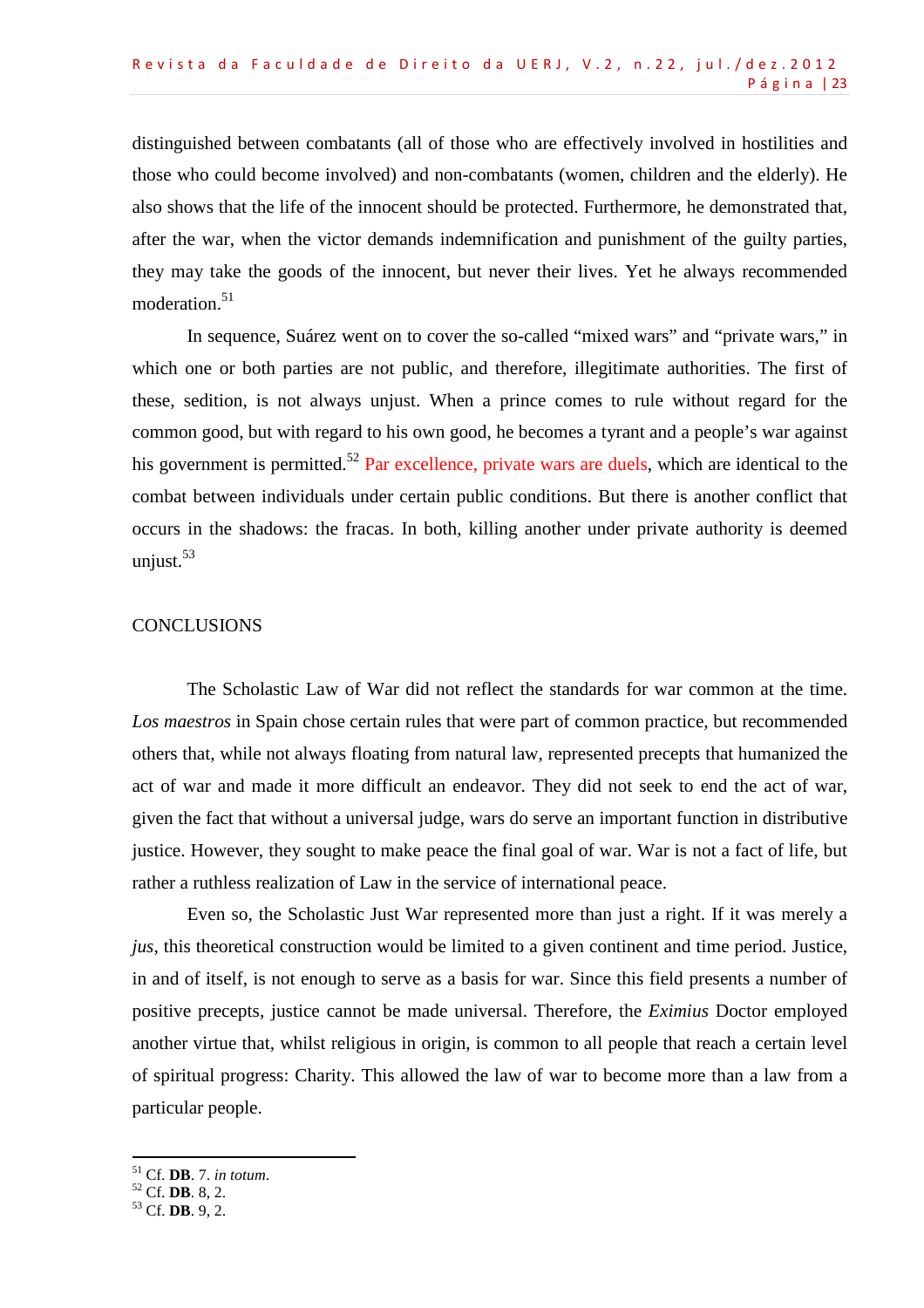Whereas Christianity could no longer be made universal as a result of the Reformation, due to the fact that the law of war transcends *jus* and moves into the dominion of Charity, relativism is replaced by an objective order of values. Thus, this order can be foreseen and described beforehand, even if the study did in fact result in a casuistic work. The singular rules of this treaty, while difficult to unite, are not based on religion, but civility.

 For this reason, Francisco Suárez was always able to conceive war through the lens of peace. The laws of war include standards that seek to protect peaceful coexistence and a harmonious future among the peoples. In the eleventh disputation of the Treaty of Charity, the author characterized two aspects of peace: the positive, the harmony of wills and unity of criteria, ends and words, and the negative, the renunciation of all acts that could be detrimental to this harmony. Luciano Pereña translates these two elements as justice – that which lends order and meaning to the actions of man and peoples – and the principle of humanity – that which moderates the former to promote deeper ties between men, relations of love and of friendship.<sup>54</sup> Only justice and harmony, together, as Law and Charity, can prescribe universal rules of civility. In the absence of a religion that is valid for all peoples, it is civilization that serves as basis for international law.

# **REFERENCES**

 $\overline{a}$ 

AGOSTINHO. **Obras de San Agustin**. Translation by Pío de Luis. Bilingual edition. Madrid: BAC, 1993. t. XXXI. *Escritos antimaniqueos*. *Contra Fausto*.

\_\_\_\_\_\_. **Obras de San Agustin**. Translation by José Moran. Bilingual edition. Madrid: BAC, 1958. t. XVI. *La Ciudad de Dios*.

AQUINO, Santo Tomás de. **Suma Teologica**. Texto latino de la edición crítica Leonina. Trad. Francisco Barbado Viejo, O.P. 2. ed. Madrid: Biblioteca de Autores Cristianos, 1947.

BORGES DE MACEDO, Paulo Emílio. **O nascimento do direito internacional**. São Leopoldo: UNISINOS, 2009.

CICERÓN. **De la République – Des Lois**. Trad. Charles Appuhn. Bilingual edition. Paris: Garnier Frères, 1954.

FUSINATO, G. Le droit international de la République Romaine. **Revue de droit international et de législation comparée**, pp. 270-310, 1885.

<sup>54</sup> Cf. PEREÑA, Luciano. *Estudio Preliminar*. In: SUÁREZ, Francisco. **Guerra Intervención Paz Internacional**. p. 36.